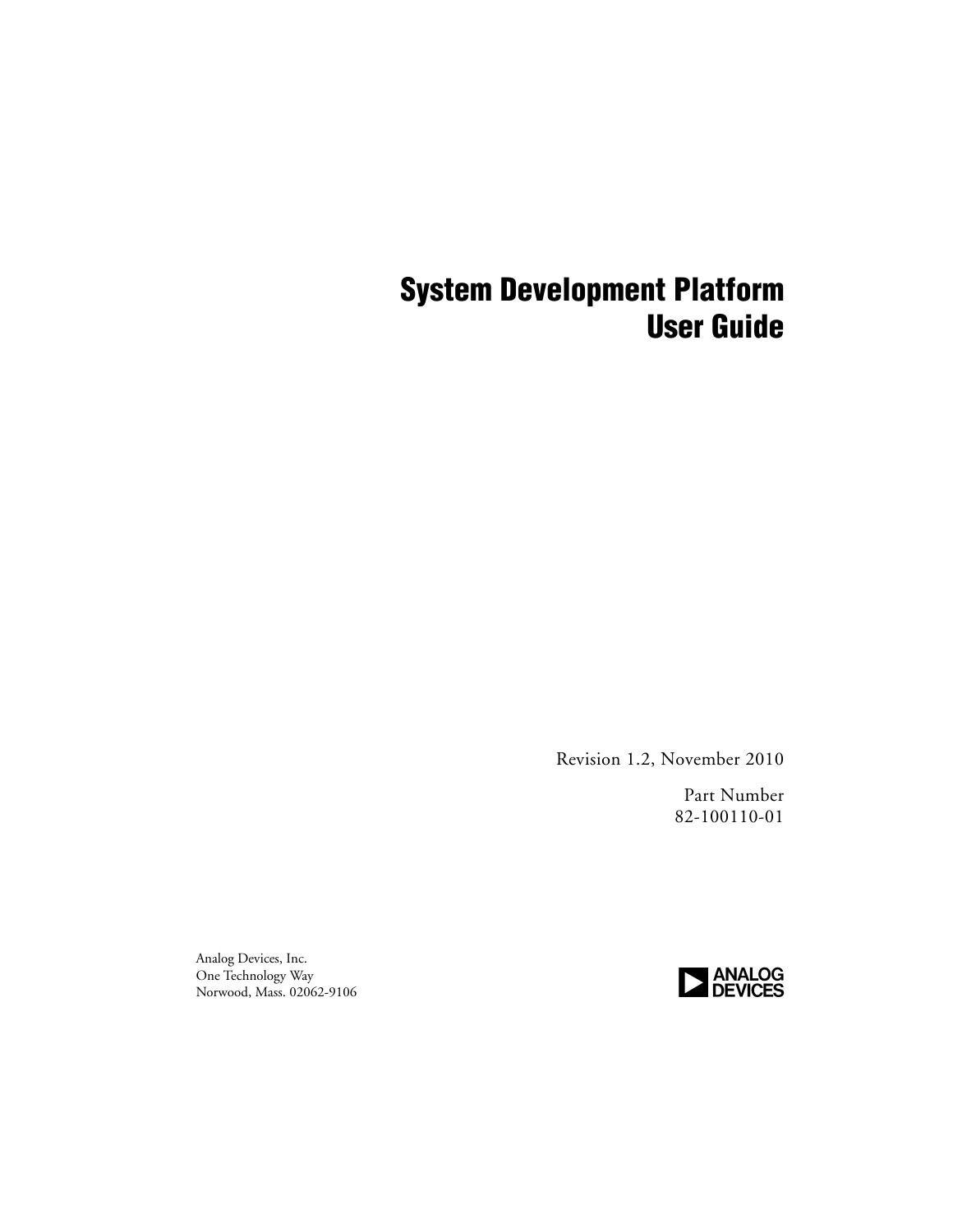#### **Copyright Information**

© 2010 Analog Devices, Inc., ALL RIGHTS RESERVED. This document may not be reproduced in any form without prior, express written consent from Analog Devices, Inc.

Printed in the USA.

#### **Disclaimer**

Analog Devices, Inc. reserves the right to change this product without prior notice. Information furnished by Analog Devices is believed to be accurate and reliable. However, no responsibility is assumed by Analog Devices for its use; nor for any infringement of patents or other rights of third parties which may result from its use. No license is granted by implication or otherwise under the patent rights of Analog Devices, Inc.

#### **Trademark and Service Mark Notice**

The Analog Devices icon bar and logo, VisualDSP++, Blackfin, EZ-KIT Lite, and EZ-Extender are registered trademarks of Analog Devices, Inc.

EZ-Board is a trademark of Analog Devices, Inc.

All other brand and product names are trademarks or service marks of their respective owners.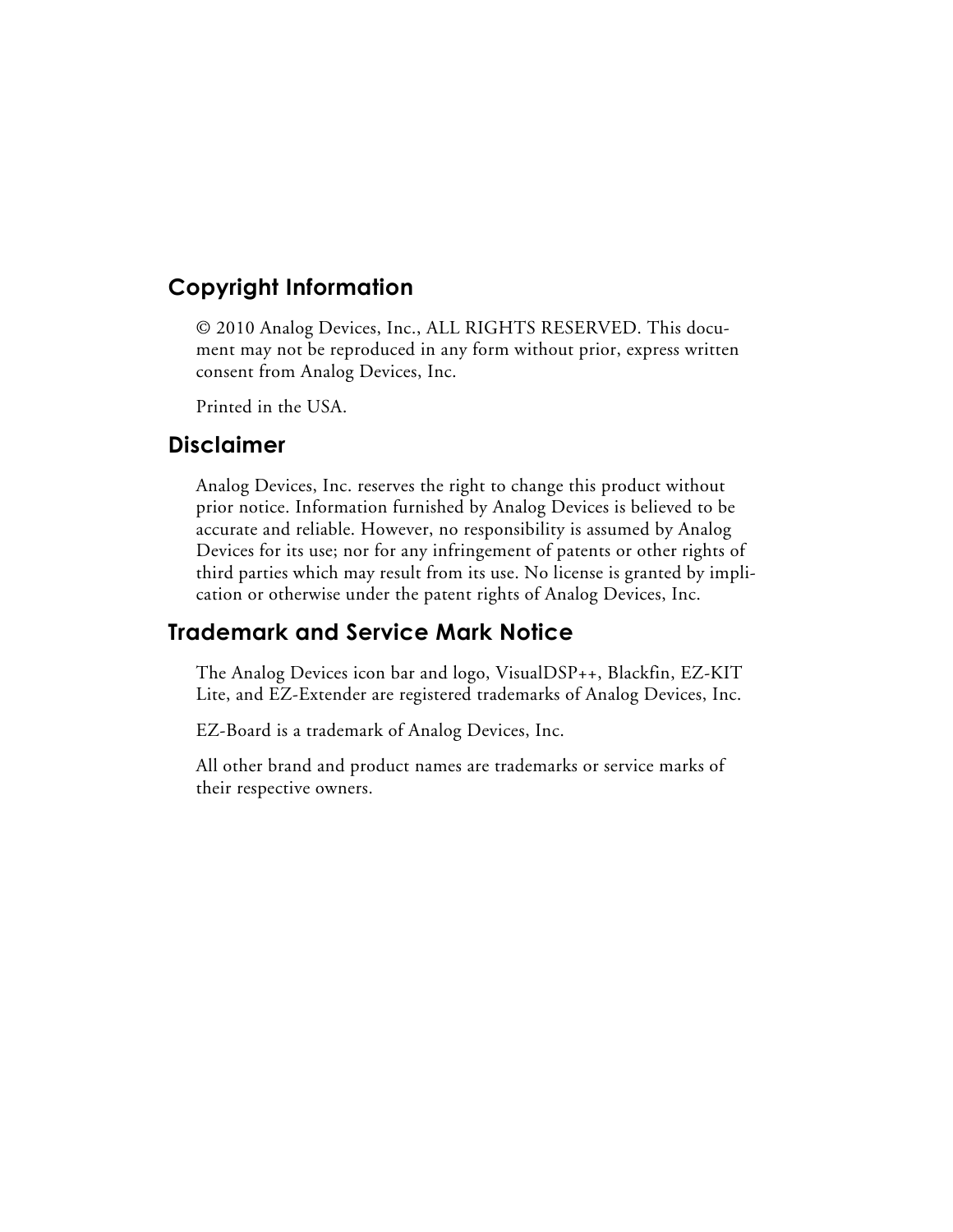#### **Regulatory Compliance**

The EVAL-SDP-CB1Z is designed to be used solely in a laboratory environment. The board is not intended for use as a consumer end product or as a portion of a consumer end product. The board is an open system design which does not include a shielded enclosure and therefore may cause interference to other electrical devices in close proximity. This board should not be used in or near any medical equipment or RF devices.

The EVAL-SDP-CB1Z board has been certified to comply with the essential requirements of the European EMC directive 89/36/EC amended by 93/68/EEC and therefore carries the "**CE**" mark.



The EVAL-SDP-CB1Z board evaluation system contains ESD (electrostatic discharge) sensitive devices. Electrostatic charges readily accumulate on the human body and equipment and can discharge without detection. Permanent damage may occur on devices subjected to high-energy discharges. Proper ESD precautions are recommended to avoid performance degradation or loss of functionality. Store unused EVAL-SDP-CB1Z boards in the protective shipping package.

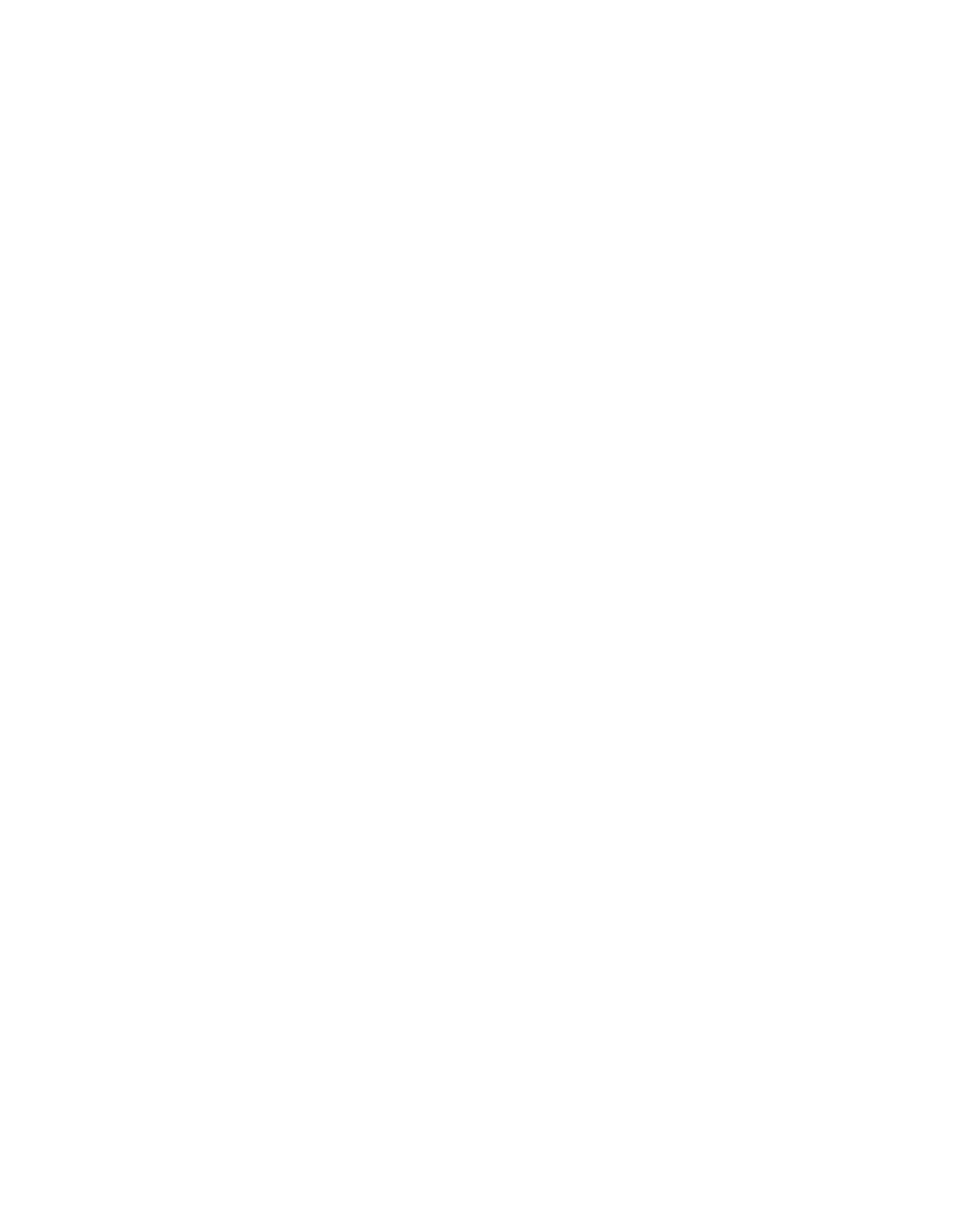# **CONTENTS**

#### **PREFACE**

#### **GETTING STARTED**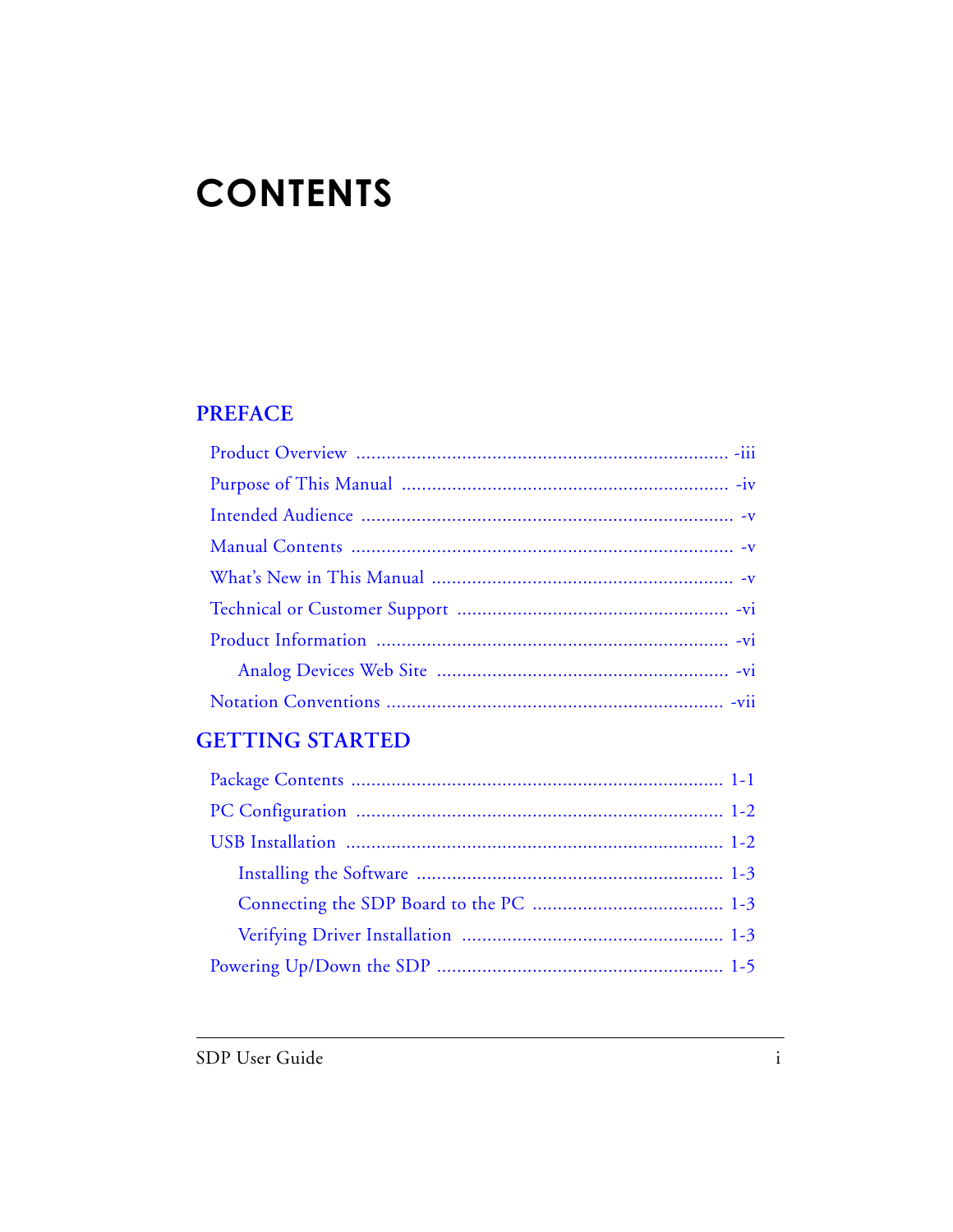#### **Contents**

#### **HARDWARE DESCRIPTION**

| <b>SCHEMATIC</b> |
|------------------|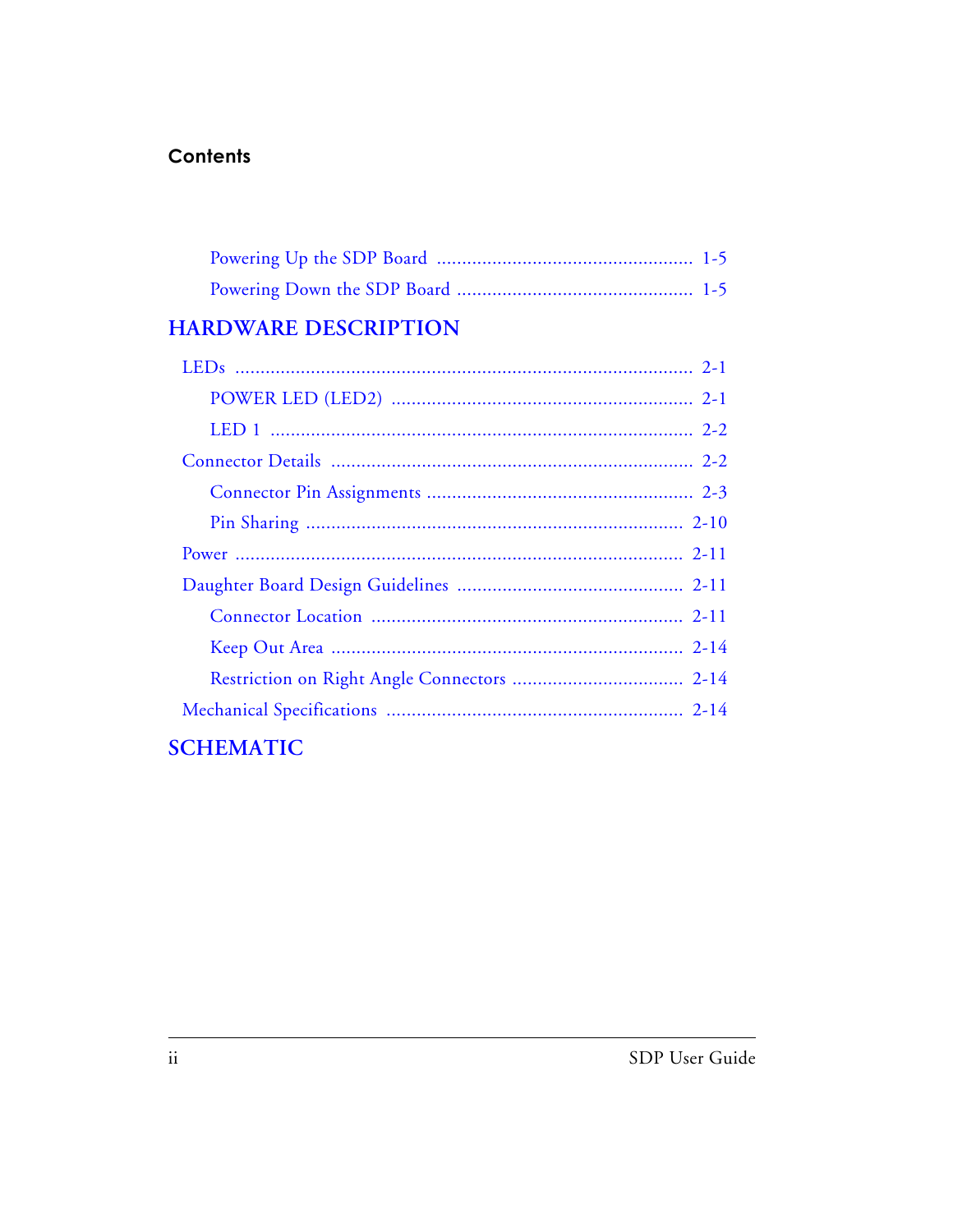# <span id="page-6-0"></span>**PREFACE**

Thank you for purchasing the EVAL-SDP-CB1Z System Development Platform (SDP) from Analog Devices, Inc. The SDP is used as part of the evaluation system for many ADI components.

The SDP board is designed to be used in conjunction with various ADI component evaluation boards as part of a customer evaluation environment. The SDP provides USB connectivity through a USB 2.0 high speed connection to the computer allowing users to evaluate components on this platform from a PC application. The SDP is based on ADSP-BF527 Blackfin processor, with the Blackfin processor peripheral communication lines available to the component daughter board through the two identical 120-pin small footprint connectors

## <span id="page-6-1"></span>**Product Overview**

The board features:

- Analog Devices ADSP-BF527 Blackfin processor
	- Core performance up to 600 MHz
	- 208 -ball CSP-BGA package
	- 24 MHz CLKIN oscillator
	- 5 Mb of internal RAM memory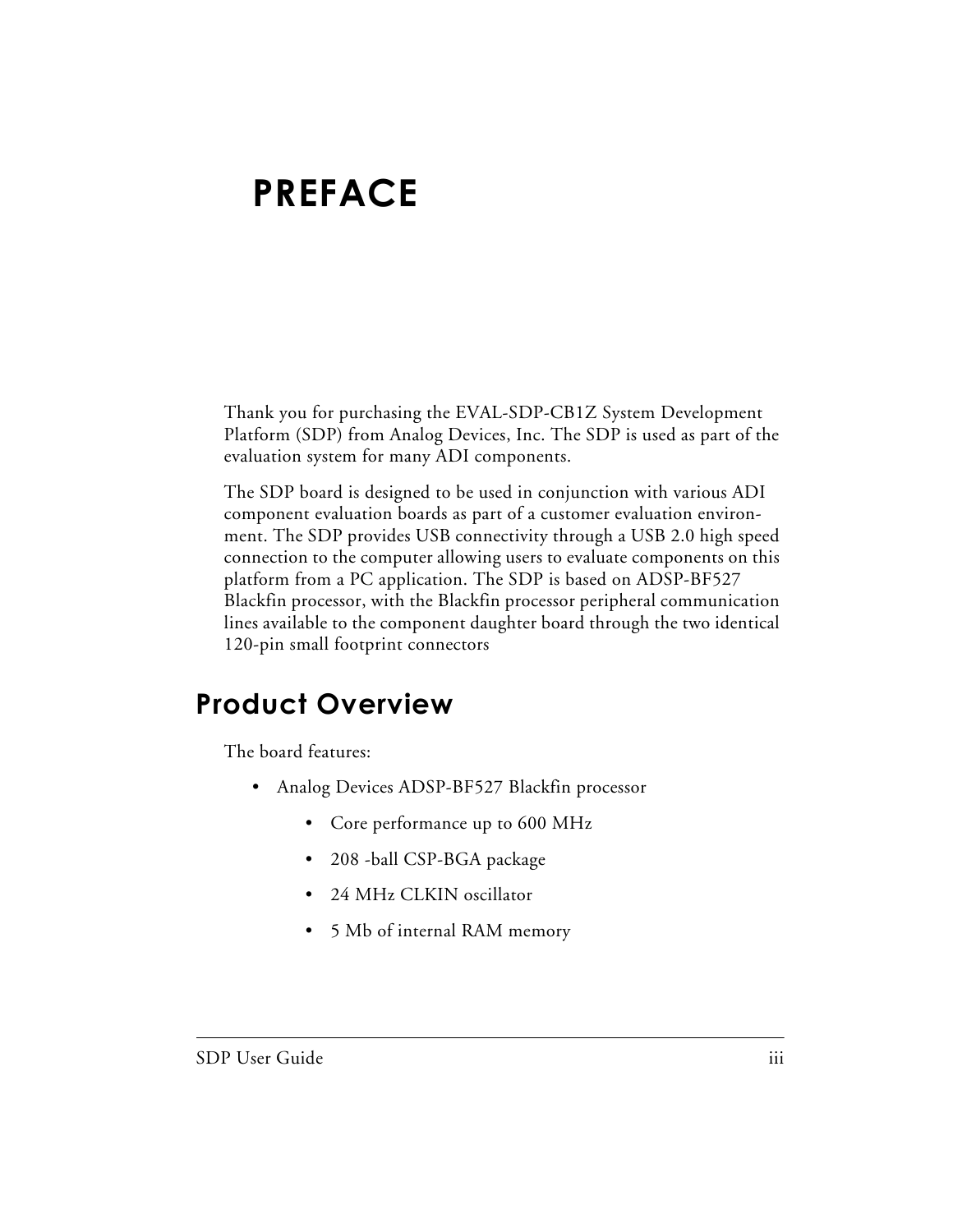#### **Purpose of This Manual**

- 32Mb flash memory
	- Numonyx M29W320EB or
	- Numonyx M25P32
- SDRAM memory
	- Micron MT48LC16M16A2P-6A 16 Mb x 16 bits (256 Mb/32 MB)
- 2 x 120-pin small foot print connectors
	- Hirose FX8 -120P-SV1(91),120 Pin Header
- Blackfin processor peripherals exposed
	- SPI
	- SPORT
	- TWI/ $I^2C$
	- GPIO
	- PPI
	- Asynchronous Parallel

For more information, go to <http://www.analog.com/sdp>.

## <span id="page-7-0"></span>**Purpose of This Manual**

The *SDP User Guide* provides instructions for installing the SDP hardware (EVAL-SDP-CB1Z board) and software onto your computer. The necessary installation files are provided with the evaluation daughter board package.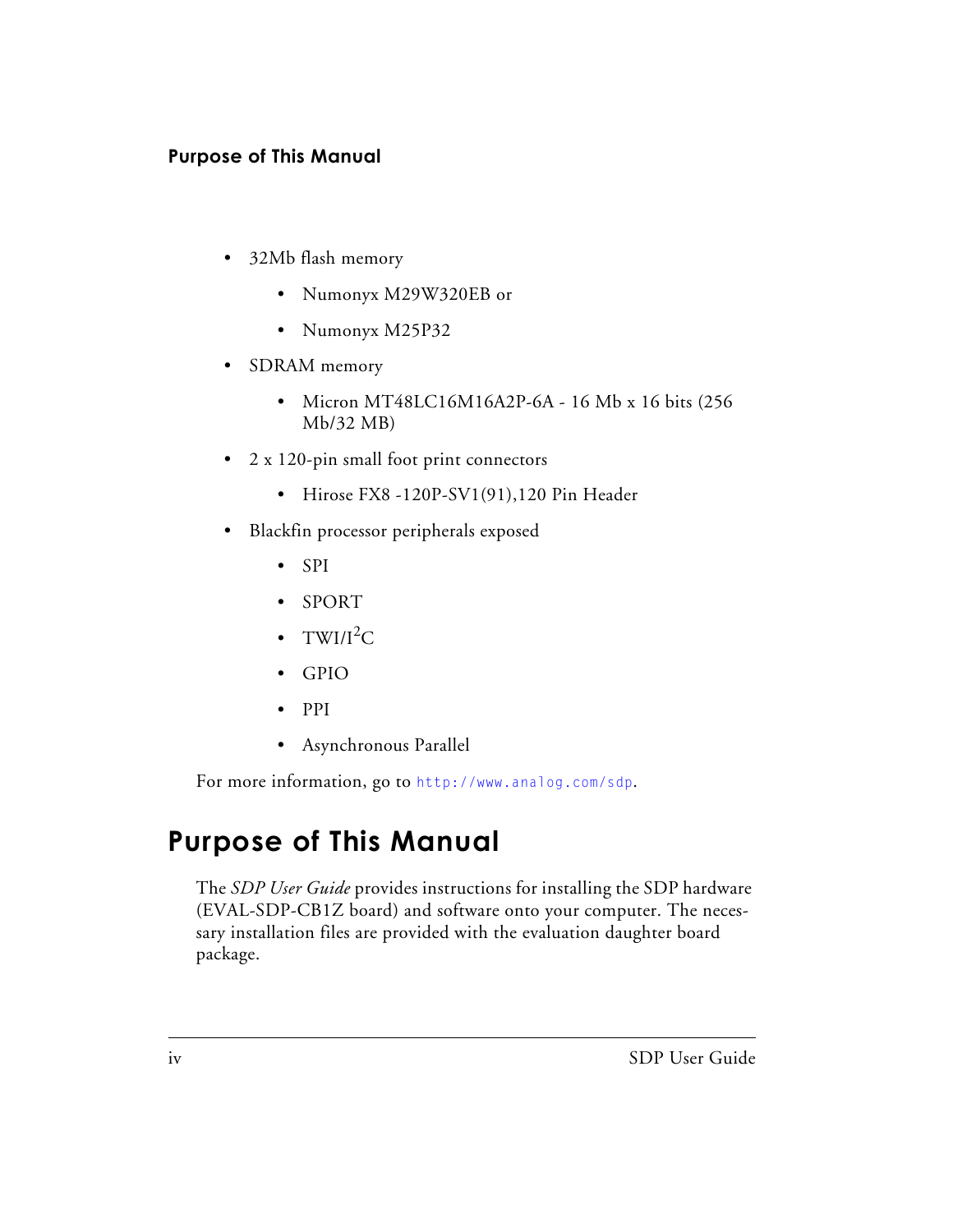## <span id="page-8-0"></span>**Intended Audience**

The primary audience for this manual is a system engineer who seeks to understand how to set up the SDP board and begin USB communications to the computer.

## <span id="page-8-1"></span>**Manual Contents**

The manual consists of:

- Chapter 1, ["Getting Started" on page 1-1](#page-12-2) Provides software and hardware installation procedure, PC system requirements and basic board information.
- Chapter 2, ["Hardware Description" on page 2-1](#page-18-3) Provides information on the EVAL-SDP-CB1Z components.
- Chapter 3, ["Schematic" on page 3-1](#page-34-1) Provides EVAL-SDP-CB1Z schematics.

## <span id="page-8-2"></span>**What's New in This Manual**

Revision 1.2 of the SDP User Guide adds the following:

• Corrected the pin names for pin 21 (PAR\_RD) and pin 22 (PAR\_CS) in the table describing the 120 pin connector. In [Table 2-1 on](#page-20-1)  [page 2-3](#page-20-1) of the revision 1.1 book, the pin names were swapped, but the pin descriptions were correct. The pin assignments in [Figure 2-1 on page 2-3](#page-20-1) following the table of the revision 1.1 book were correct.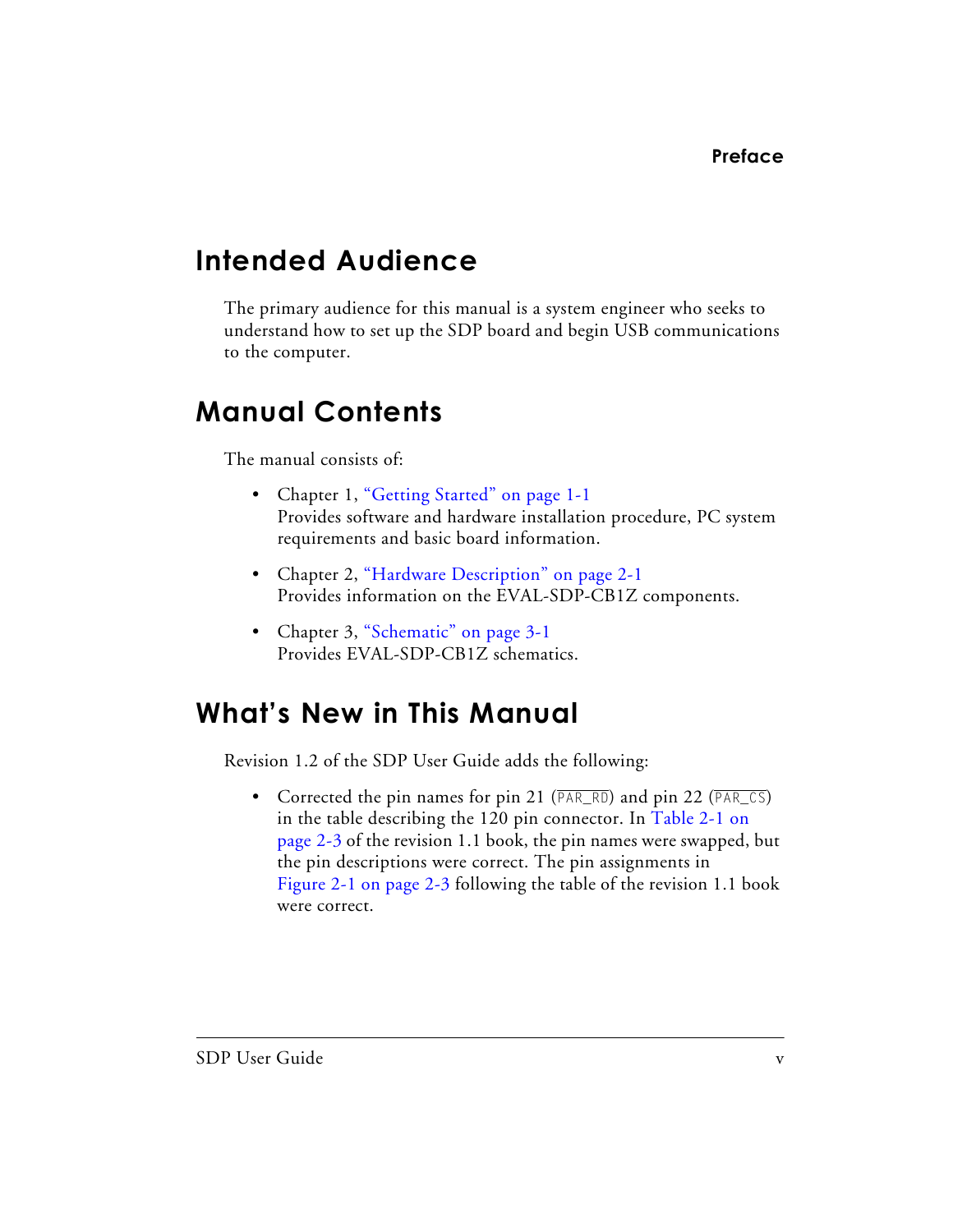## <span id="page-9-0"></span>**Technical or Customer Support**

You can reach Analog Devices, Inc. Customer Support in the following ways:

- Visit the SDP Web site at <http://www.analog.com/sdp>
- E-mail processor questions to [processor.support@analog.com \(World wide support\)](mailto:processor.support@analog.com)  [processor.europe@analog.com \(Europe support\)](mailto:processor.europe@analog.com)  [processor.china@analog.com \(China support\)](mailto:processor.china@analog.com)
- Phone questions to **1-800-ANALOGD**
- Contact your Analog Devices, Inc. local sales office or authorized distributor
- Send questions by mail to: Analog Devices, Inc. One Technology Way P.O. Box 9106 Norwood, MA 02062-9106 USA

## <span id="page-9-1"></span>**Product Information**

Product information can be obtained from the Analog Devices Web site.

### <span id="page-9-2"></span>**Analog Devices Web Site**

The Analog Devices Web site, [www.analog.com](http://www.analog.com), provides information about a broad range of products—analog integrated circuits, amplifiers, converters, and digital signal processors.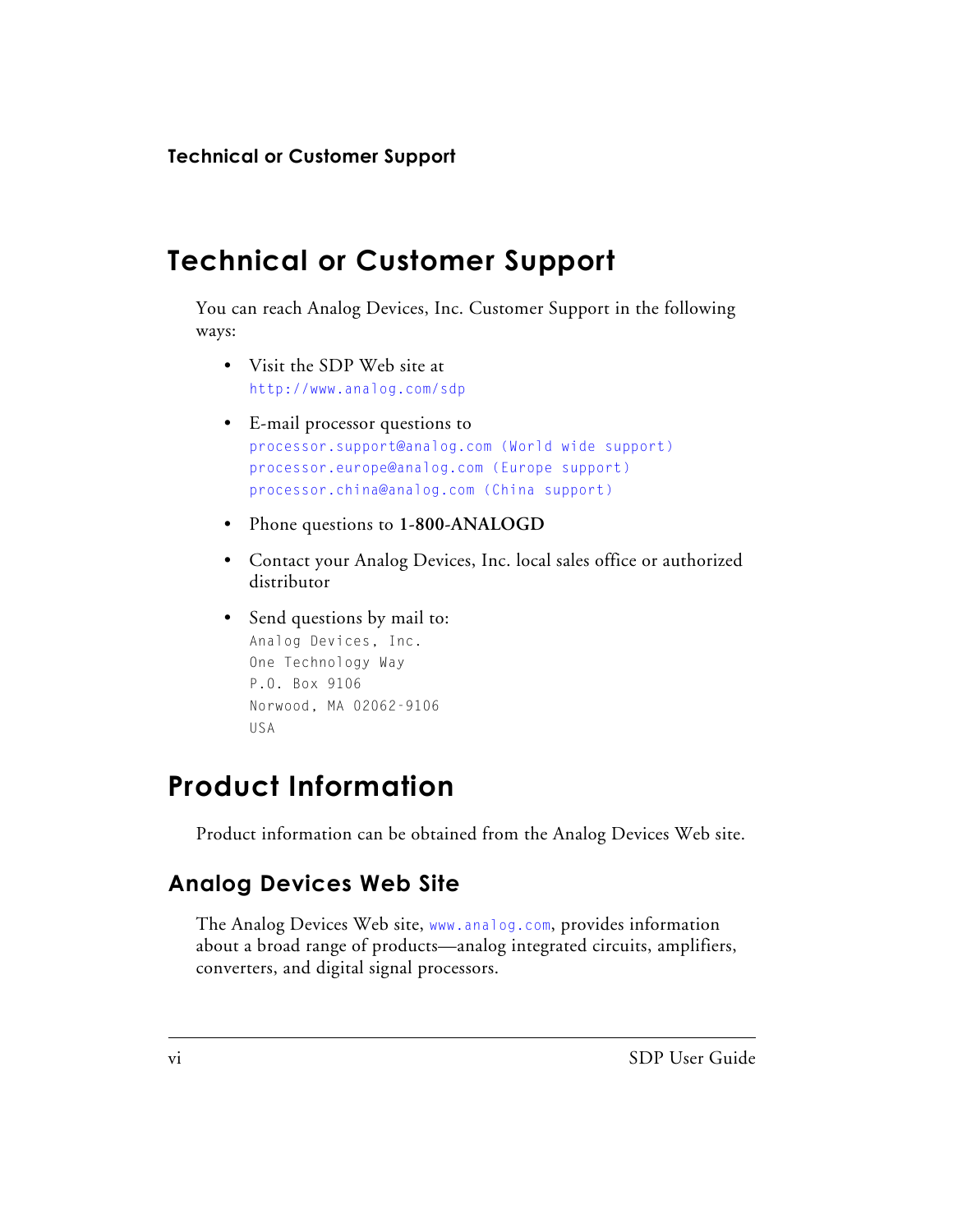Also note, [MyAnalog.com](http://www.analog.com/subscriptions) is a free feature of the Analog Devices Web site that allows customization of a Web page to display only the latest information about products you are interested in. You can choose to receive weekly e-mail notifications containing updates to the Web pages that meet your interests, including documentation errata against all manuals. [MyAnalog.com](http://www.analog.com/subscriptions) provides access to books, application notes, data sheets, code examples, and more.

Visit [MyAnalog.com](http://www.analog.com/subscriptions) to sign up. If you are a registered user, just log on. Your user name is your e-mail address.

## <span id="page-10-0"></span>**Notation Conventions**

Text conventions used in this manual are identified and described as follows.

| Example                      | Description                                                                                                                                                                                 |
|------------------------------|---------------------------------------------------------------------------------------------------------------------------------------------------------------------------------------------|
| Close command<br>(File menu) | Titles in reference sections indicate the location of an item within the<br>VisualDSP++ environment's menu system (for example, the Close com-<br>mand appears on the File menu).           |
| {this<br>that}               | Alternative required items in syntax descriptions appear within curly<br>brackets and separated by vertical bars; read the example as this or<br>that. One or the other is required.        |
| [this<br>thatl               | Optional items in syntax descriptions appear within brackets and sepa-<br>rated by vertical bars; read the example as an optional this or that.                                             |
| [this]                       | Optional item lists in syntax descriptions appear within brackets delim-<br>ited by commas and terminated with an ellipse; read the example as an<br>optional comma-separated list of this. |
| .SECTION                     | Commands, directives, keywords, and feature names are in text with<br>letter gothic font.                                                                                                   |
| filename                     | Non-keyword placeholders appear in text with italic style format.                                                                                                                           |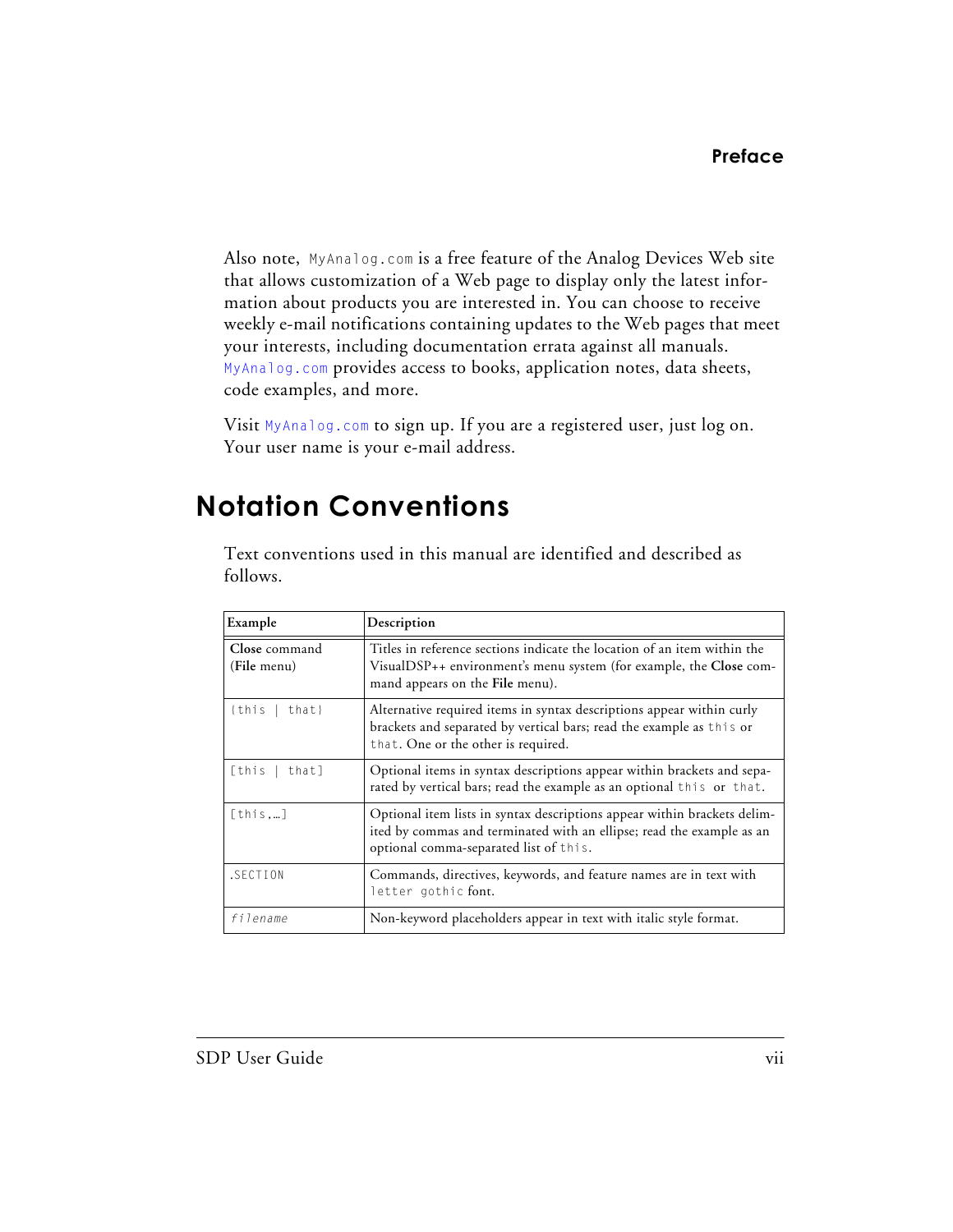| Example | Description                                                                                                                                                                                                                                                                                                             |
|---------|-------------------------------------------------------------------------------------------------------------------------------------------------------------------------------------------------------------------------------------------------------------------------------------------------------------------------|
|         | Note: For correct operation,<br>A Note provides supplementary information on a related topic. In the<br>online version of this book, the word Note appears instead of this<br>symbol.                                                                                                                                   |
|         | Caution: Incorrect device operation may result if<br>Caution: Device damage may result if<br>A Caution identifies conditions or inappropriate usage of the product<br>that could lead to undesirable results or product damage. In the online<br>version of this book, the word Caution appears instead of this symbol. |
|         | Warning: Injury to device users may result if<br>A Warning identifies conditions or inappropriate usage of the product<br>that could lead to conditions that are potentially hazardous for the<br>devices users. In the online version of this book, the word Warning<br>appears instead of this symbol.                |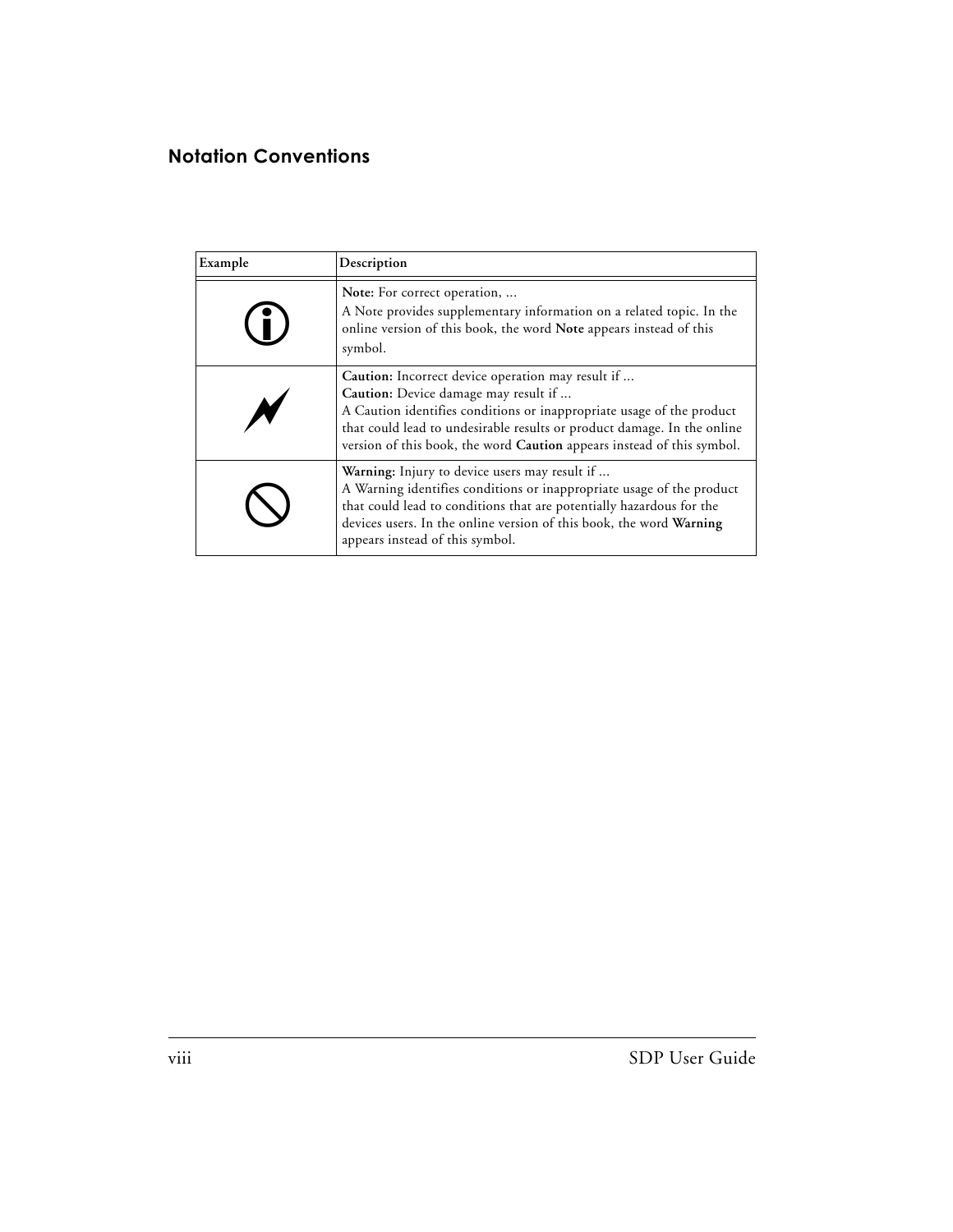# <span id="page-12-2"></span><span id="page-12-0"></span>**1 GETTING STARTED**

This chapter provides specific information to assist you with using the SDP board as part of your evaluation system.

The following topics are covered.

- ["Package Contents"](#page-12-1)
- ["PC Configuration"](#page-13-0)
- ["USB Installation"](#page-13-1)
- ["Powering Up/Down the SDP"](#page-16-0)

## <span id="page-12-1"></span>**Package Contents**

Your EVAL-SDP-CB1Z board package contains the following items.

- EVAL-SDP-CB1Z board
- 1m USB Standard-A to mini-B cable

Contact the vendor where you purchased your SDP board or contact Analog Devices, Inc. if any item is missing.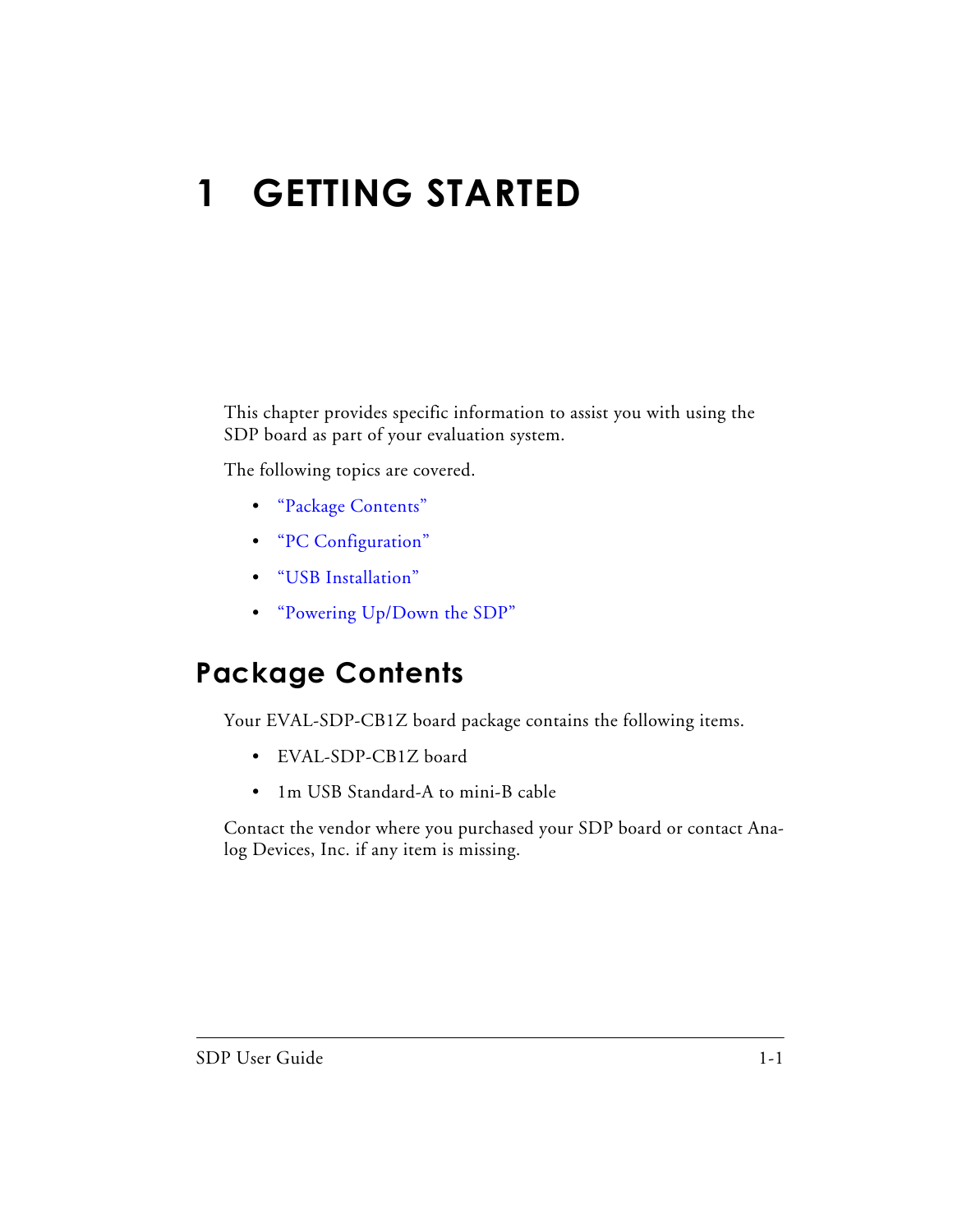## <span id="page-13-0"></span>**PC Configuration**

For correct operation of the SDP board, your computer must have the following minimum configuration

- Windows XP Service Pack 2 or Windows Vista
- USB 2.0 port

The SDP board evaluation system contains ESD (electrostatic discharge) sensitive devices. Electrostatic charges readily accumulate on the human body and equipment and can discharge without detection. Permanent damage may occur on devices subjected to high-energy discharges. Proper ESD precautions are recommended to avoid performance degradation or loss of functionality. Store unused SDP boards in the protective shipping package.



When removing the SDP board from the package, handle the board carefully to avoid the discharge of static electricity, which can damage some components.

## <span id="page-13-1"></span>**USB Installation**

Perform the following tasks to safely install the SDP board onto the computer.

There are two stages in the software application installation procedure. The first installs the application software. The second installs the .NET Framework 3.5 and the necessary drivers.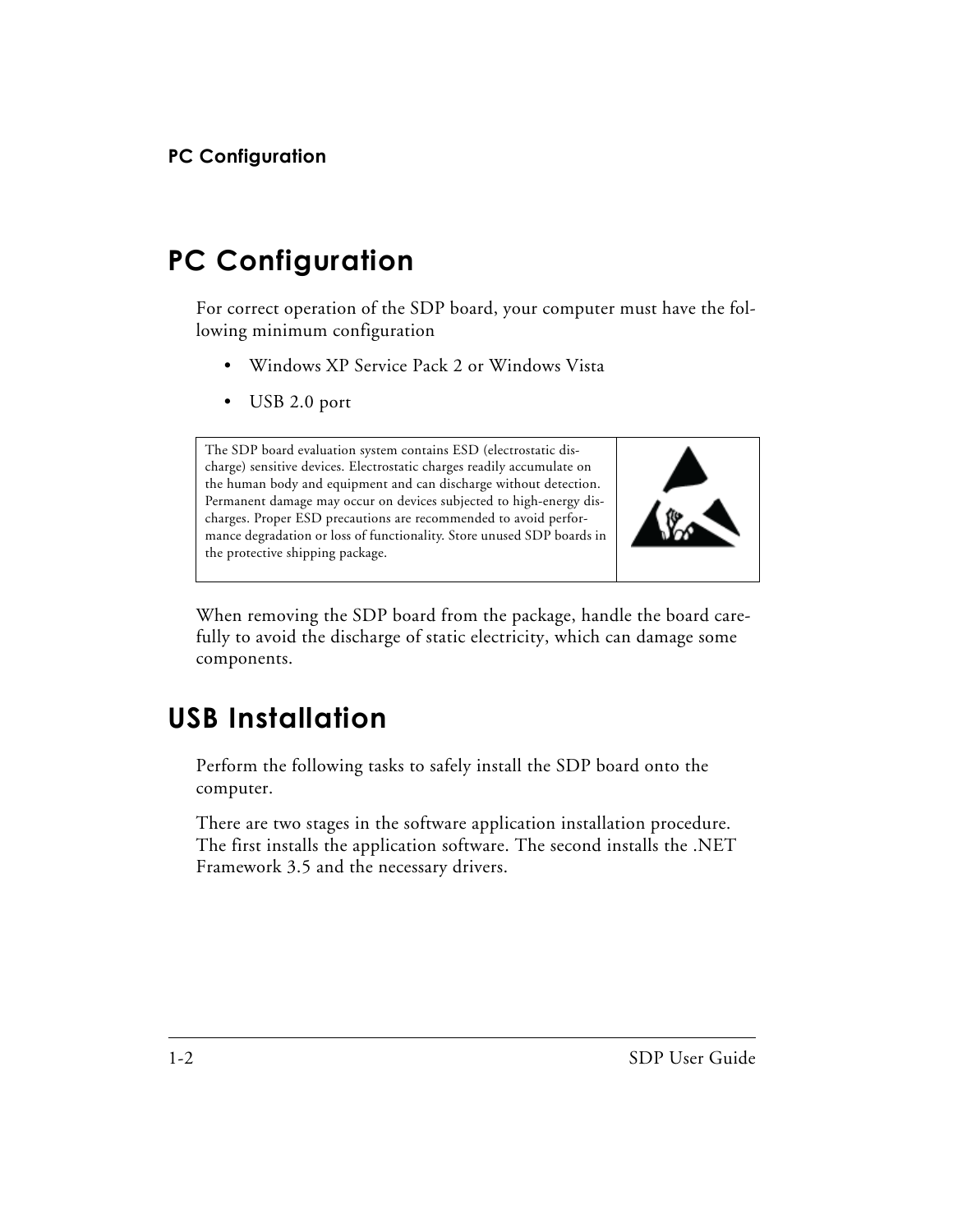### <span id="page-14-0"></span>**Installing the Software**

- 1. Run the application install provided. The first stage will install the Applications GUI and necessary support files onto the computer
- 2. Immediately following the application install, the .NET Framework 3.5 and the driver package for the SDP board is installed. If the .NET Framework 3.5 is already pre-installed on the computer in question, this stage will be skipped and step two will consist of a driver package installation only

#### <span id="page-14-1"></span>**Connecting the SDP Board to the PC**

• Attach the SDP board to a USB 2.0 port on the computer via the Standard-A to Mini-B cable provided.

### <span id="page-14-2"></span>**Verifying Driver Installation**

Before using the SDP board, verify the driver software has installed properly.

• Open the Windows Device Manager and verify the SDP board appears under ADI Development Tools as shown in [Figure 1-1.](#page-15-0)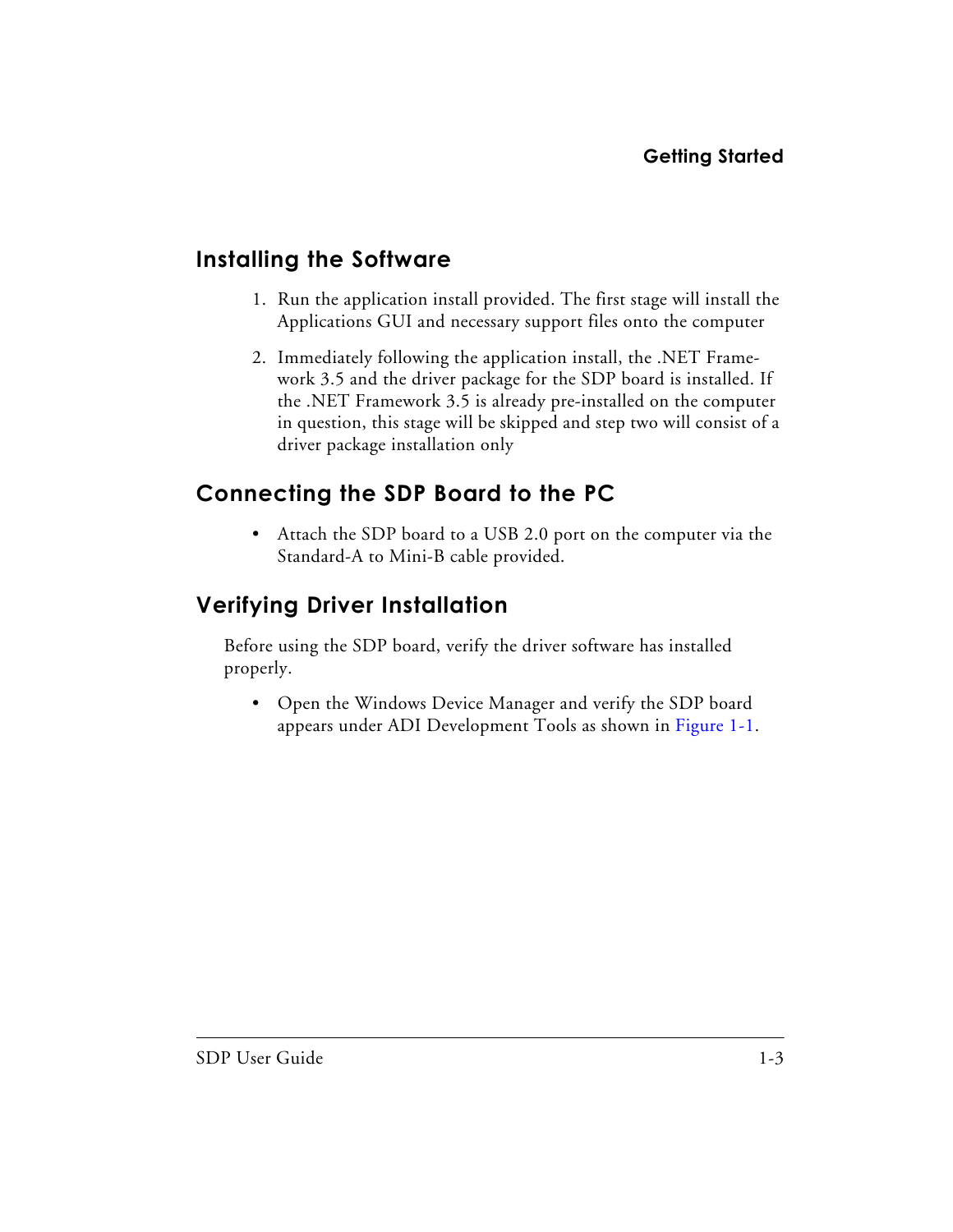<span id="page-15-0"></span>

Figure 1-1. Device Manager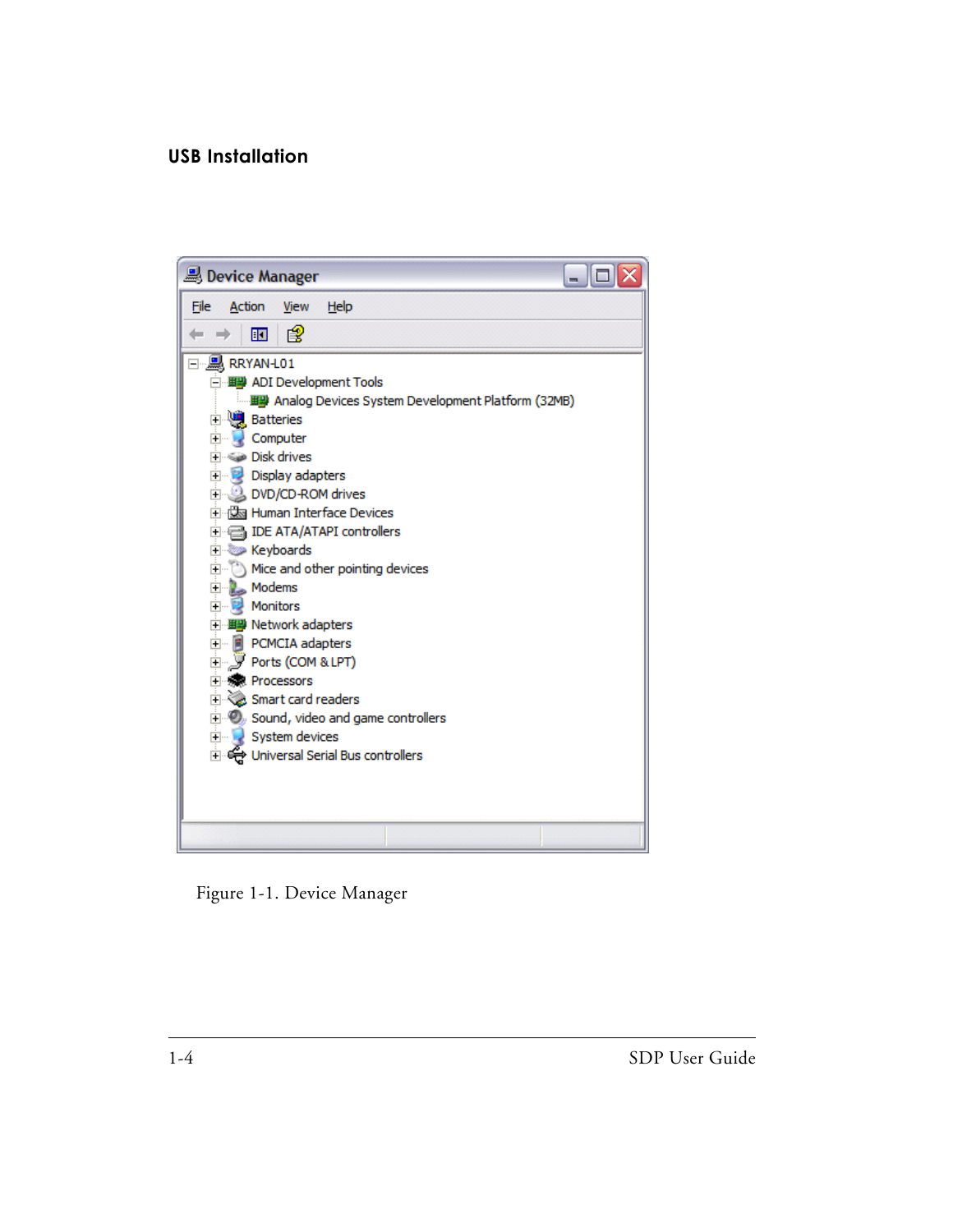## <span id="page-16-0"></span>**Powering Up/Down the SDP**

The following sections describe how to safely power up and down the SDP.

#### <span id="page-16-1"></span>**Powering Up the SDP Board**

- 1. Connect the SDP board to the daughter evaluation board through the 120 pin mating connectors.
- 2. Power the daughter board
- 3. Connect the USB port on the computer to the SDP board.

#### <span id="page-16-2"></span>**Powering Down the SDP Board**

- 1. Power down the daughter evaluation board
- 2. Disconnect the USB port on the computer from the SDP board
- 3. Disconnect the SDP board from the daughter evaluation board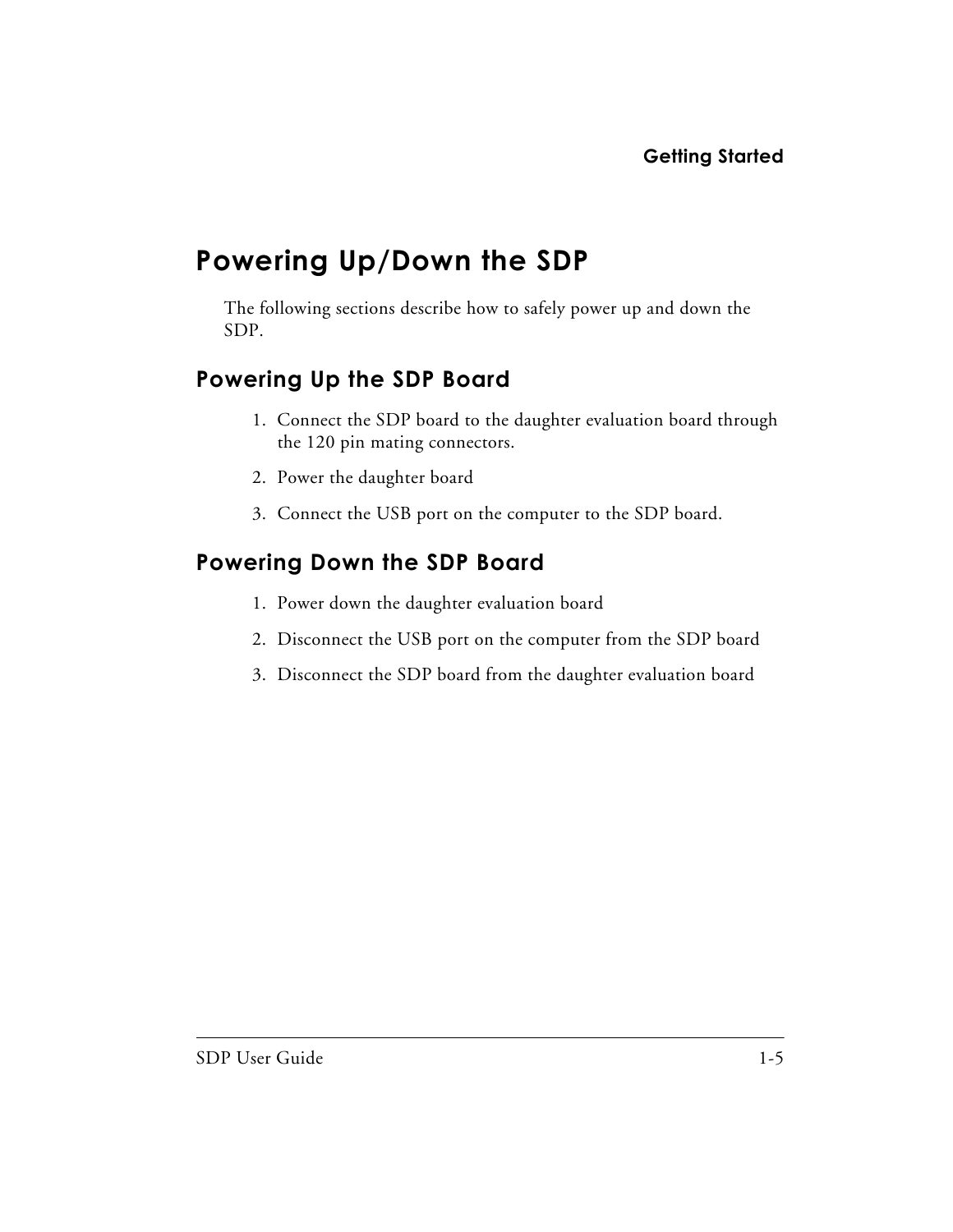#### **Powering Up/Down the SDP**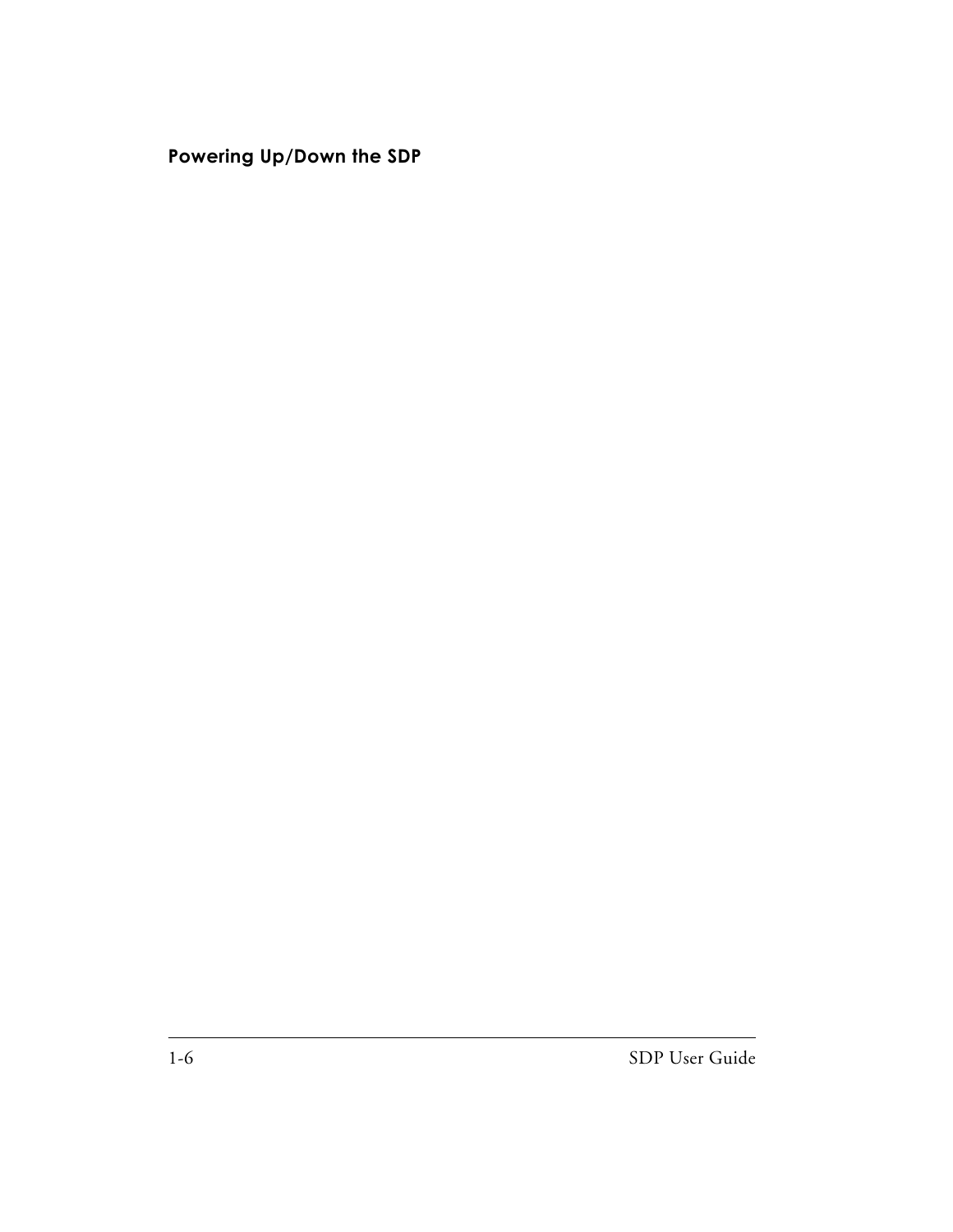# <span id="page-18-3"></span><span id="page-18-0"></span>**2 HARDWARE DESCRIPTION**

This chapter describes the hardware design of the EVAL- SDP -CB1Z board.

The following topics are covered.

- ["LEDs"](#page-18-1) Describes the SDP on board LEDs.
- ["Connector Details"](#page-19-1)  Details the pin assignments on the 120 pin Connectors
- ["Power"](#page-28-0)  Lists power requirements of the SDP and identifies connector power inputs and output pins
- ["Daughter Board Design Guidelines"](#page-28-1) Provides guidelines regarding how to design daughter boards for use with the SDP
- ["Mechanical Specifications"](#page-31-2) Provides dimensional information

## <span id="page-18-1"></span>**LEDs**

There are two LEDs located on the SDP board. Refer to [Figure 2-1.](#page-19-2)

### <span id="page-18-2"></span>**POWER LED (LED2)**

The green power LED indicates that the SDP board is powered. This is not an indication of USB connectivity between the SDP and the PC.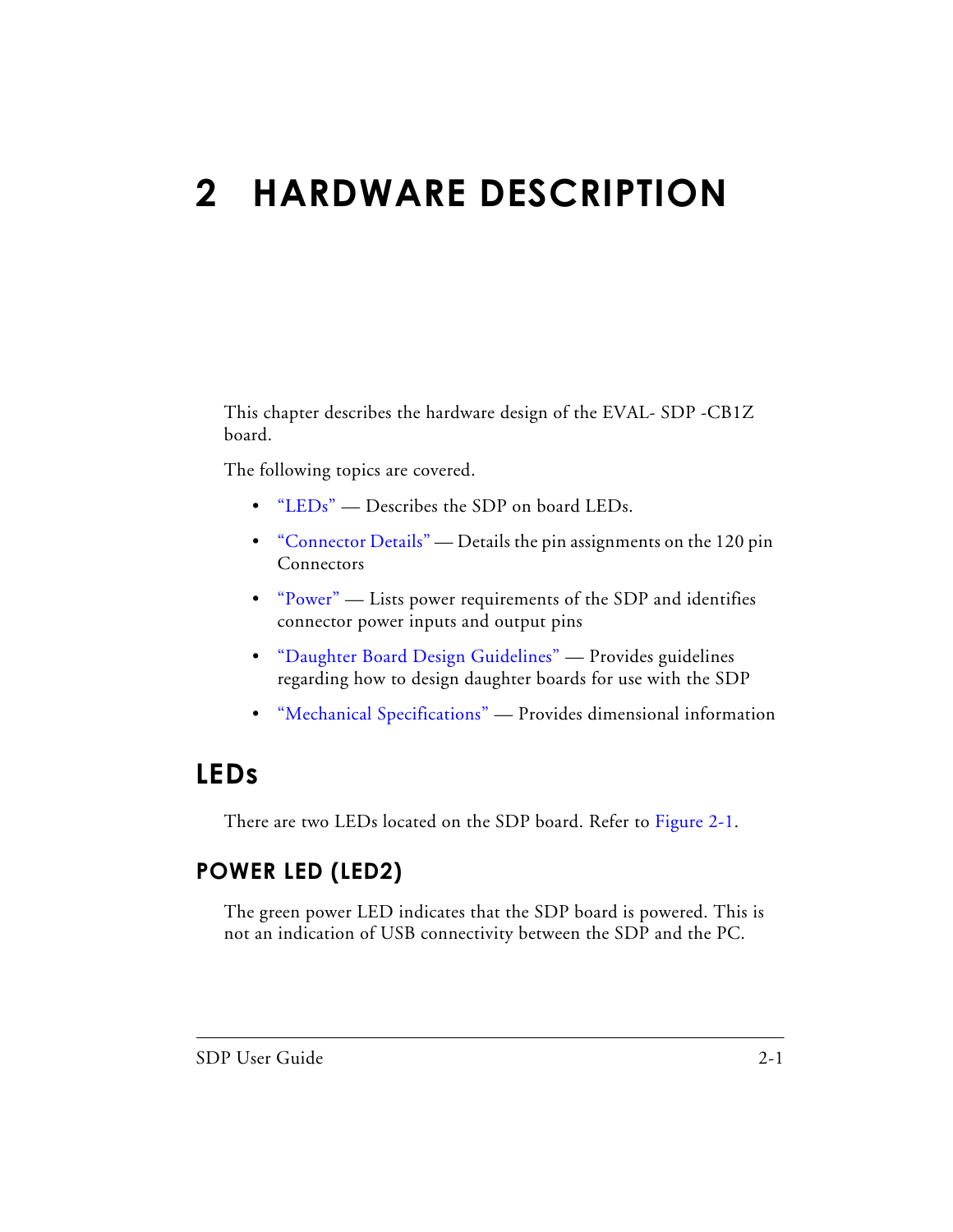

<span id="page-19-2"></span>Figure 2-1. SDP Board LEDs

## <span id="page-19-0"></span>**LED 1**

The orange LED is an LED to be used as a diagnostic tool for evaluation application developers.

## <span id="page-19-1"></span>**Connector Details**

The SDP board contains two identical Hirose FX8-120P-SV1(91), 120 pin header, connectors. Through these connectors, the peripheral communication interfaces of ADSP-BF527 Blackfin processor are exposed. The exposed peripherals are:

- SPI
- SPORT
- $\cdot$  I<sup>2</sup>C/TWI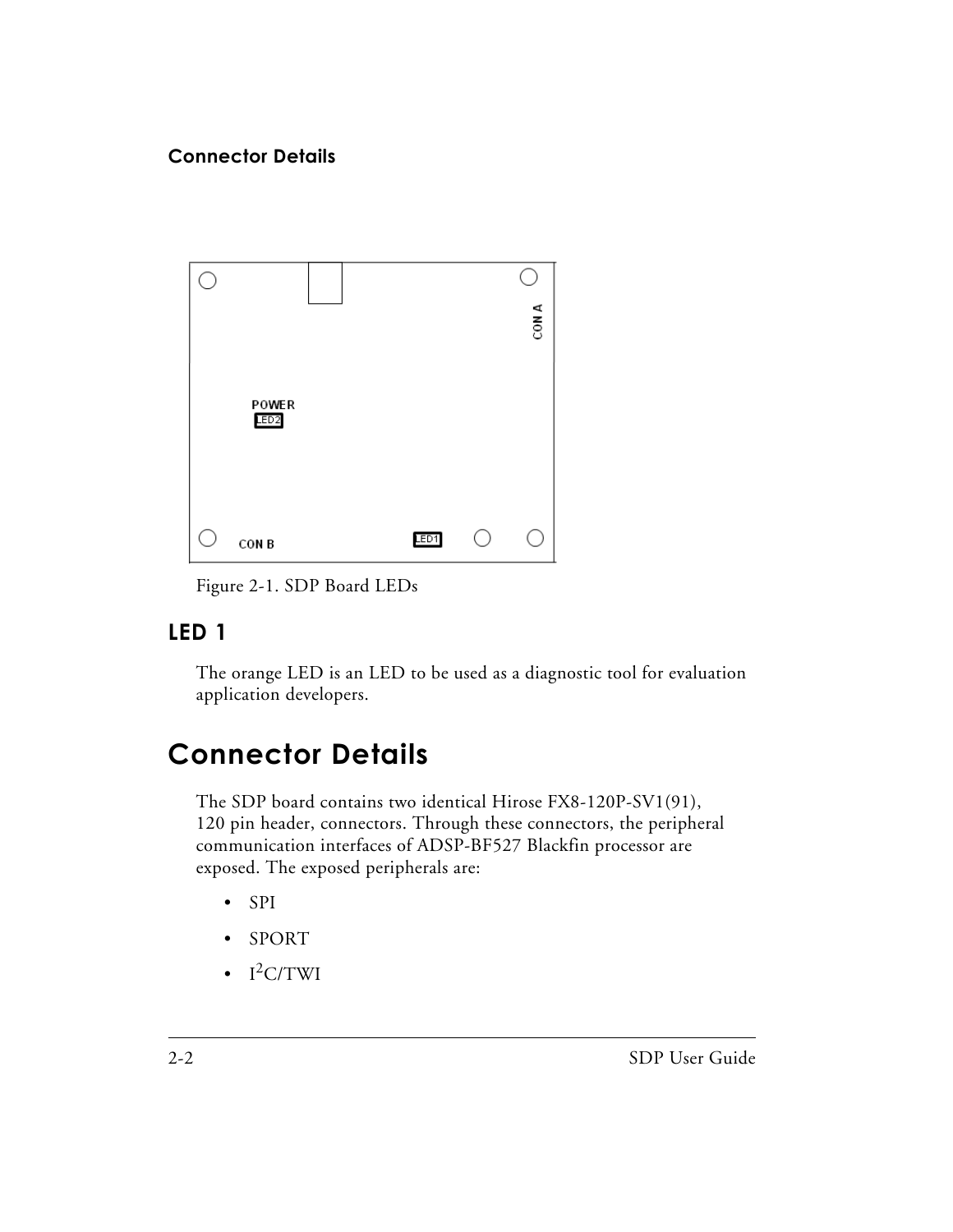- GPIO
- Asynchronous Parallel
- PPI
- UART
- Timers

Also, included on the connector specification are input and output power pins, ground pins, and pins reserved for future use.

For further details on the peripheral interfaces, including timing diagrams, see the *ADSP-BF52x Blackfin Processor Hardware Reference*.

### <span id="page-20-0"></span>**Connector Pin Assignments**

The connector pin assignments have been defined independently of the any internal pin sharing, which occurs on the Blackfin processor. [Table 2-1](#page-20-2) lists the connector pins and identifies the functionality assigned to each connector pin on the SDP board.

| Pin No. | Pin Name | Description                                            |
|---------|----------|--------------------------------------------------------|
|         | VIN      | Power to SDP board. Requires 200mA $@$ 4 – 7 Volts.    |
| 2       | N C      | No Connect. Leave this pin unconnected. Do not ground. |
| 3       | GND      | Connect to ground plane of board.                      |
| 4       | GND      | Connect to ground plane of board.                      |
| 5       | USB VBUS | Connected directly to the USB +5y Supply.              |
| 6       | GND      | Connect to ground plane of board.                      |
| 7       | PAR D23  | Parallel Data Bus Bit 23. <sup>1</sup> (No connect.)   |
| 8       | PAR D21  | Parallel Data Bus Bit 21. <sup>1</sup> (No connect.)   |
| 9       | PAR D19  | Parallel Data Bus Bit 19. <sup>1</sup> (No connect.)   |

<span id="page-20-2"></span><span id="page-20-1"></span>Table 2-1. 120 Pin Connector Pin Assignments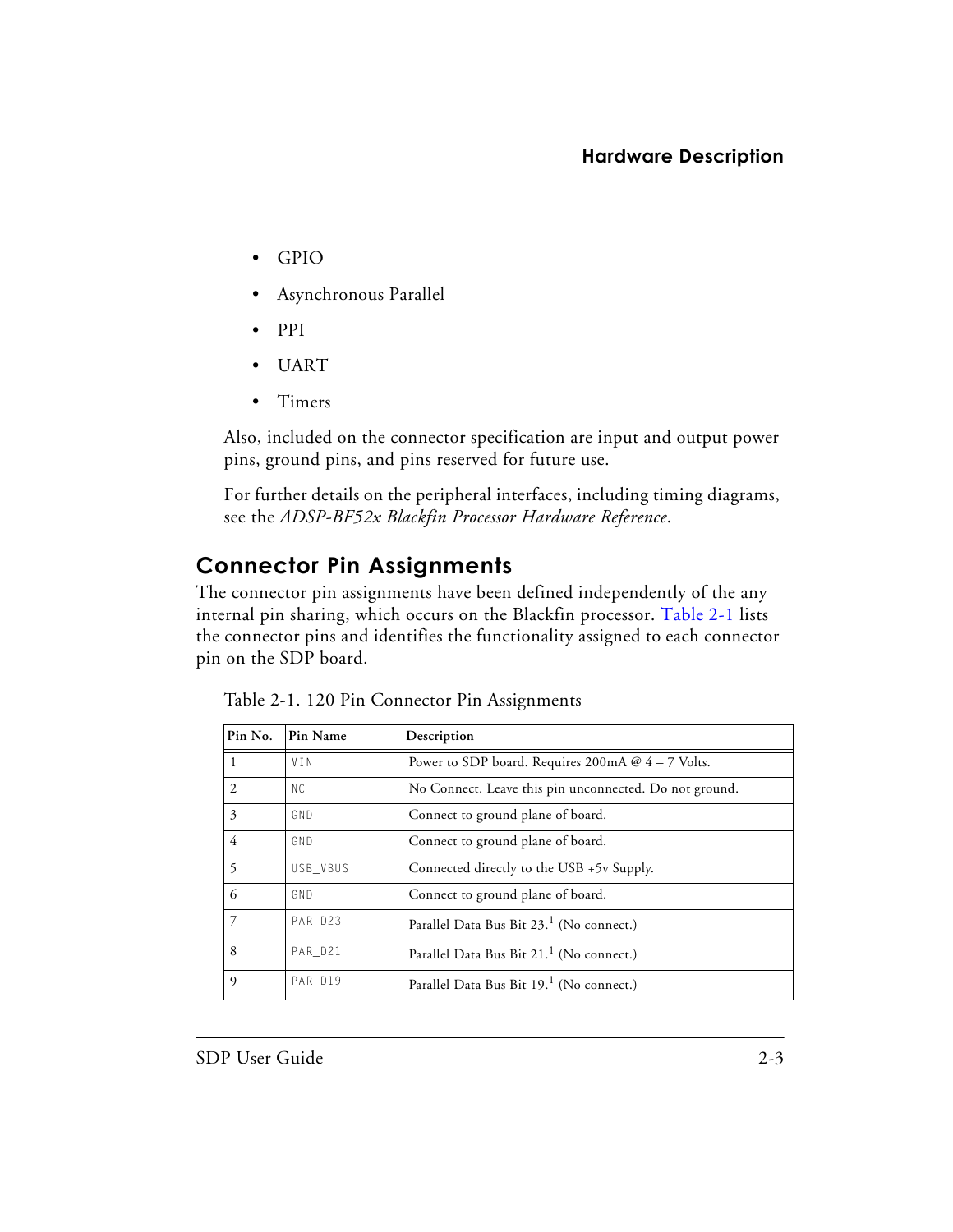| Pin No. | Pin Name  | Description                                                 |
|---------|-----------|-------------------------------------------------------------|
| 10      | PAR_D17   | Parallel Data Bus Bit 17. <sup>1</sup> (No connect.)        |
| 11      | GND       | Connect to ground plane of board.                           |
| 12      | PAR_D14   | Parallel Data Bus Bit 14.                                   |
| 13      | PAR_D13   | Parallel Data Bus Bit 13.                                   |
| 14      | PAR_D11   | Parallel Data Bus Bit 11.                                   |
| 15      | PAR_D9    | Parallel Data Bus Bit 9.                                    |
| 16      | PAR_D7    | Parallel Data Bus Bit 7.                                    |
| 17      | GND       | Connect to ground plane of board.                           |
| 18      | PAR_D5    | Parallel Data Bus Bit 5.                                    |
| 19      | PAR_D3    | Parallel Data Bus Bit 3.                                    |
| 20      | PAR_D1    | Parallel Data Bus Bit 1.                                    |
| 21      | $PAR_RD$  | Asynchronous Parallel Read Strobe.                          |
| 22      | $PAR_CS$  | Asynchronous Parallel Chip Select.                          |
| 23      | GND       | Connect to ground plane of board.                           |
| 24      | PAR_A3    | Parallel Address Bus Bit 3.                                 |
| 25      | PAR_A1    | Parallel Address Bus Bit 1.                                 |
| 26      | PAR_FS3   | Synchronous (PPI) Parallel Frame Sync 3.                    |
| 27      | PAR_FS1   | Synchronous (PPI) Parallel Frame Sync 1.                    |
| 28      | GND       | Connect to ground plane of board.                           |
| 29      | SPORT_DR3 | SPORT Data Receive 3. <sup>1</sup> (No connect.)            |
| 30      | SPORT_DR2 | SPORT Data Receive 2. <sup>1</sup> (No connect.)            |
| 31      | SPORT_DR1 | SPORT Data Receive 1. Secondary SPORT Data into processor.  |
| 32      | SPORT_DT1 | SPORT Data Transmit 1. Secondary SPORT Data from processor. |
| 33      | SPORT_DT2 | SPORT Data Transmit 2. <sup>1</sup> (No connect.)           |
| 34      | SPORT_DT3 | SPORT Data Transmit 3. <sup>1</sup> (No connect.)           |

Table 2-1. 120 Pin Connector Pin Assignments (Cont'd)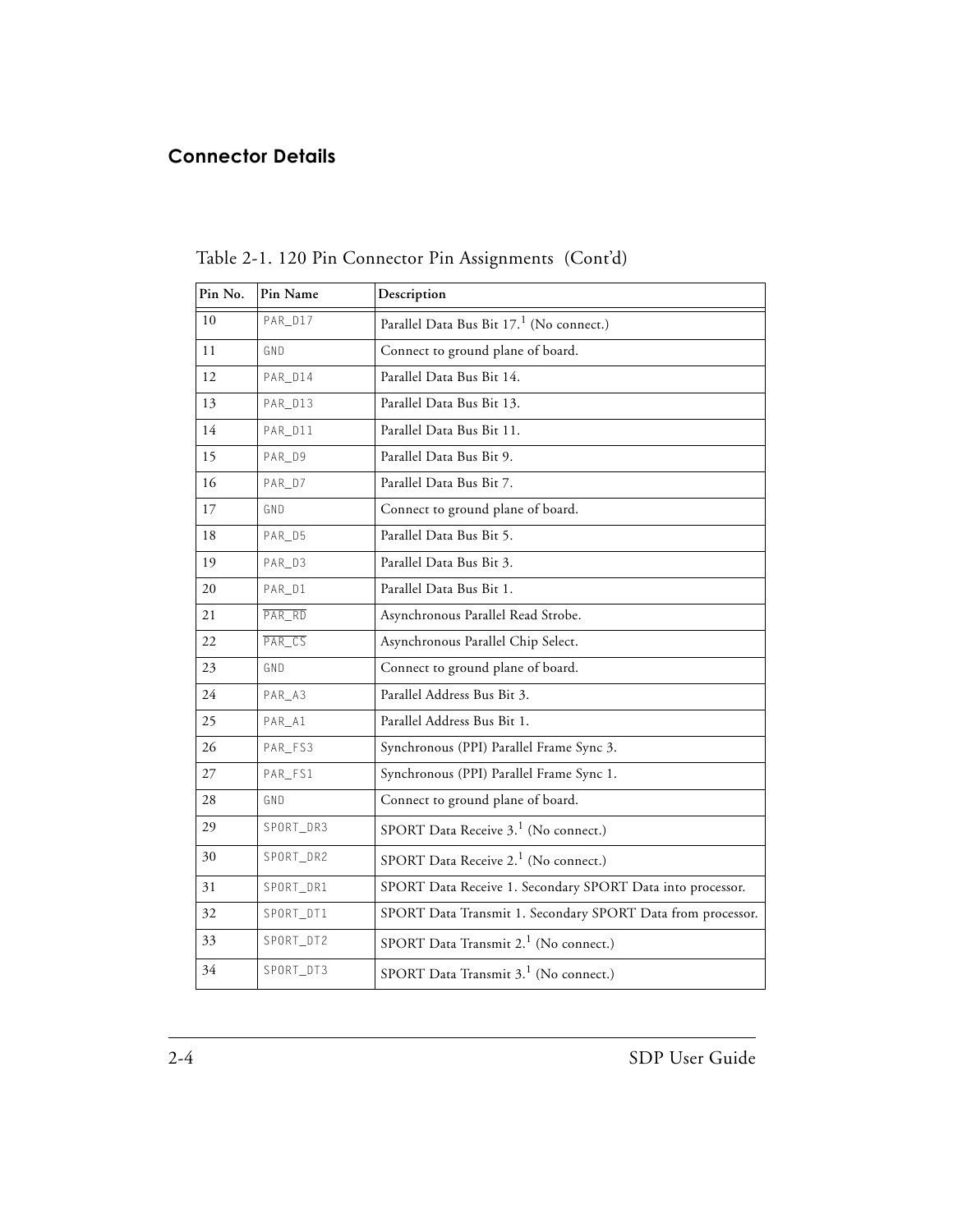| Pin No. | Pin Name        | Description                                                                                                                                                                         |
|---------|-----------------|-------------------------------------------------------------------------------------------------------------------------------------------------------------------------------------|
| 35      | SPORT_INT       | SPORT Interrupt. Used to trigger a non-periodic SPORT event.                                                                                                                        |
| 36      | GND             | Connect to ground plane of board.                                                                                                                                                   |
| 37      | SPI_SEL_B       | SPI Chip Select B. Use this to control a second device on the SPI<br>bus.                                                                                                           |
| 38      | SPI_SEL_C       | SPI Chip Select C. Use this for a third device on the SPI bus.                                                                                                                      |
| 39      | SPI_SEL1/SPI_SS | SPI Chip Select 1. <sup>2</sup> (See Pin Sharing.) Used to connect to SPI Boot<br>Flash if required. Also used as Chip Select when Blackfin processor<br>is operating as SPI Slave. |
| 40      | GND             | Connect to ground plane of board.                                                                                                                                                   |
| 41      | $SDA_1$         | $I2C$ Data 1. <sup>2</sup> (See Pin Sharing.)                                                                                                                                       |
| 42      | $SCL_1$         | $I2C$ Data 1. <sup>2</sup> (See Pin Sharing.)                                                                                                                                       |
| 43      | GPI00           | General Purpose Input/Output.                                                                                                                                                       |
| 44      | GPI02           | General Purpose Input/Output.                                                                                                                                                       |
| 45      | GPI04           | General Purpose Input/Output.                                                                                                                                                       |
| 46      | GND             | Connect to ground plane of board.                                                                                                                                                   |
| 47      | GPI06           | General Purpose Input/Output. <sup>2</sup> (See Pin Sharing.)                                                                                                                       |
| 48      | TMR_A           | Timer A flag pin. Use as first Timer if required.                                                                                                                                   |
| 49      | TMR_C           | Timer C flag pin. <sup>1</sup> (No connect.)                                                                                                                                        |
| 50      | <b>NC</b>       | No Connect. Leave this pin unconnected. Do not ground.                                                                                                                              |
| 51      | <b>NC</b>       | No Connect. Leave this pin unconnected. Do not ground.                                                                                                                              |
| 52      | GND             | Connect to ground plane of board.                                                                                                                                                   |
| 53      | ΝC              | No Connect. Leave this pin unconnected. Do not ground.                                                                                                                              |
| 54      | <b>NC</b>       | No Connect. Leave this pin unconnected. Do not ground.                                                                                                                              |
| 55      | ΝC              | No Connect. Leave this pin unconnected. Do not ground.                                                                                                                              |
| 56      | EEPROM_AO       | EEPROM A0. Connect to A0 Address line of the EEPROM                                                                                                                                 |
| 57      | <b>NC</b>       | No Connect. Leave this pin unconnected. Do not ground.                                                                                                                              |

Table 2-1. 120 Pin Connector Pin Assignments (Cont'd)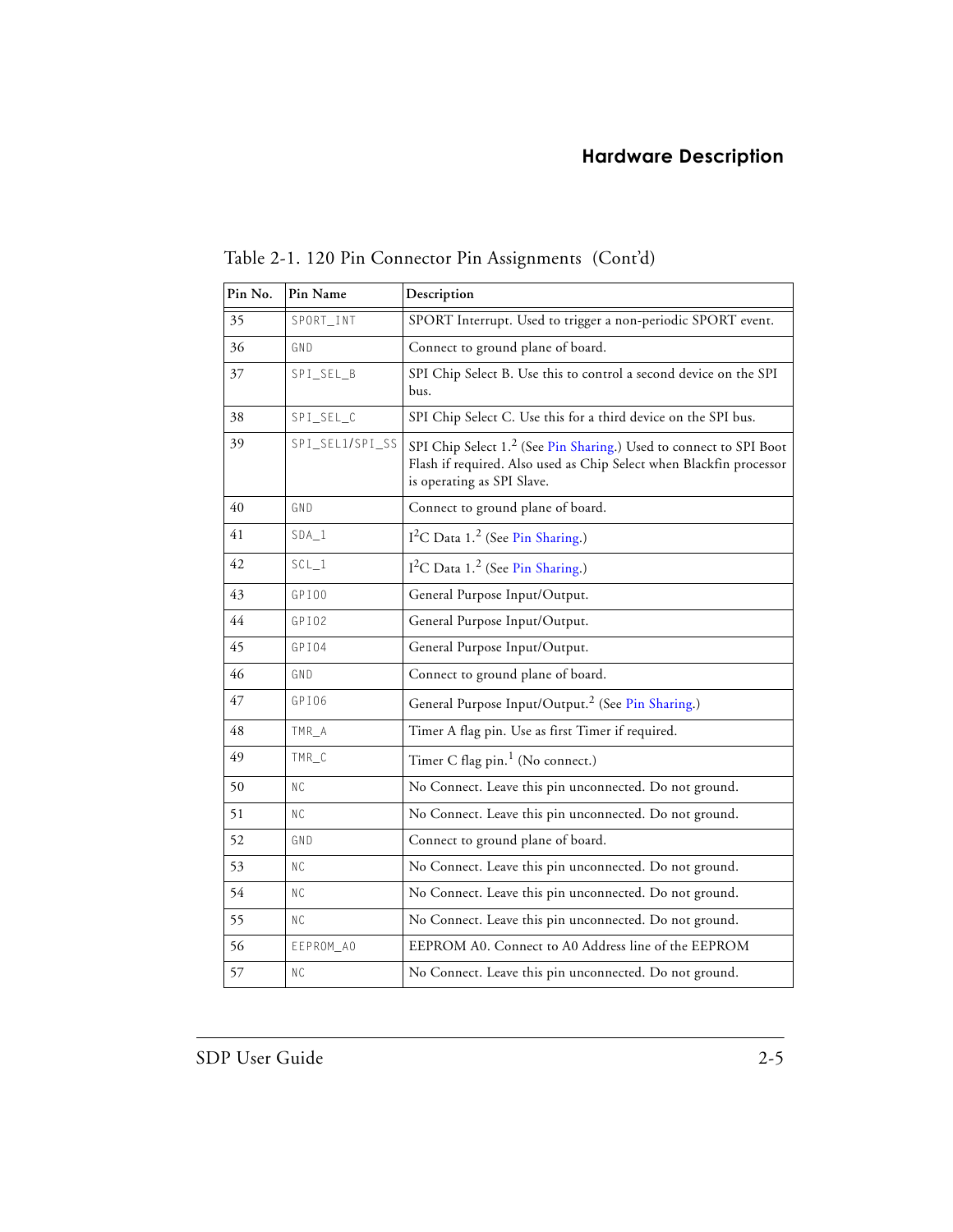| Pin No. | Pin Name       | Description                                                                                                       |
|---------|----------------|-------------------------------------------------------------------------------------------------------------------|
| 58      | GND            | Connect to ground plane of board.                                                                                 |
| 59      | UART_RX        | UART Receive Data. <sup>2</sup> (See Pin Sharing.)                                                                |
| 60      | RESET_IN       | Active low pin to reset EVAL-SDP-CB1Z board.                                                                      |
| 61      | BMODE1         | Boot Mode 1. Pull up with $10k\Omega$ resistor to set SDP to boot from<br>SPI Flash. Enabled on Connector A only. |
| 62      | UART_TX        | UART Receive Data. <sup>2</sup> (See Pin Sharing.)                                                                |
| 63      | GND            | Connect to ground plane of board.                                                                                 |
| 64      | NC.            | No Connect. Leave this pin unconnected. Do not ground.                                                            |
| 65      | NC.            | No Connect. Leave this pin unconnected. Do not ground.                                                            |
| 66      | <b>NC</b>      | No Connect. Leave this pin unconnected. Do not ground.                                                            |
| 67      | N <sub>C</sub> | No Connect. Leave this pin unconnected. Do not ground.                                                            |
| 68      | NC.            | No Connect. Leave this pin unconnected. Do not ground.                                                            |
| 69      | GND            | Connect to ground plane of board.                                                                                 |
| 70      | <b>NC</b>      | No Connect. Leave this pin unconnected. Do not ground.                                                            |
| 71      | <b>NC</b>      | No Connect. Leave this pin unconnected. Do not ground.                                                            |
| 72      | $TMR_D$        | Timer D flag pin. <sup>2</sup> (See Pin Sharing.)                                                                 |
| 73      | TMR_B          | Timer B flag pin. Use as second Timer if required.                                                                |
| 74      | GPI07          | General Purpose Input/Output. <sup>2</sup> (See Pin Sharing.)                                                     |
| 75      | GND            | Connect to ground plane of board.                                                                                 |
| 76      | GPI05          | General Purpose Input/Output.                                                                                     |
| 77      | GPI03          | General Purpose Input/Output.                                                                                     |
| 78      | GPI01          | General Purpose Input/Output.                                                                                     |
| 79      | $SCL_0$        | I <sup>2</sup> C Clock 0. Daughter Board EEPROM must be connected to this<br>bus.                                 |
| 80      | $SDA_0$        | I <sup>2</sup> C Data 0. Daughter Board EEPROM must be connected to this<br>bus.                                  |

Table 2-1. 120 Pin Connector Pin Assignments (Cont'd)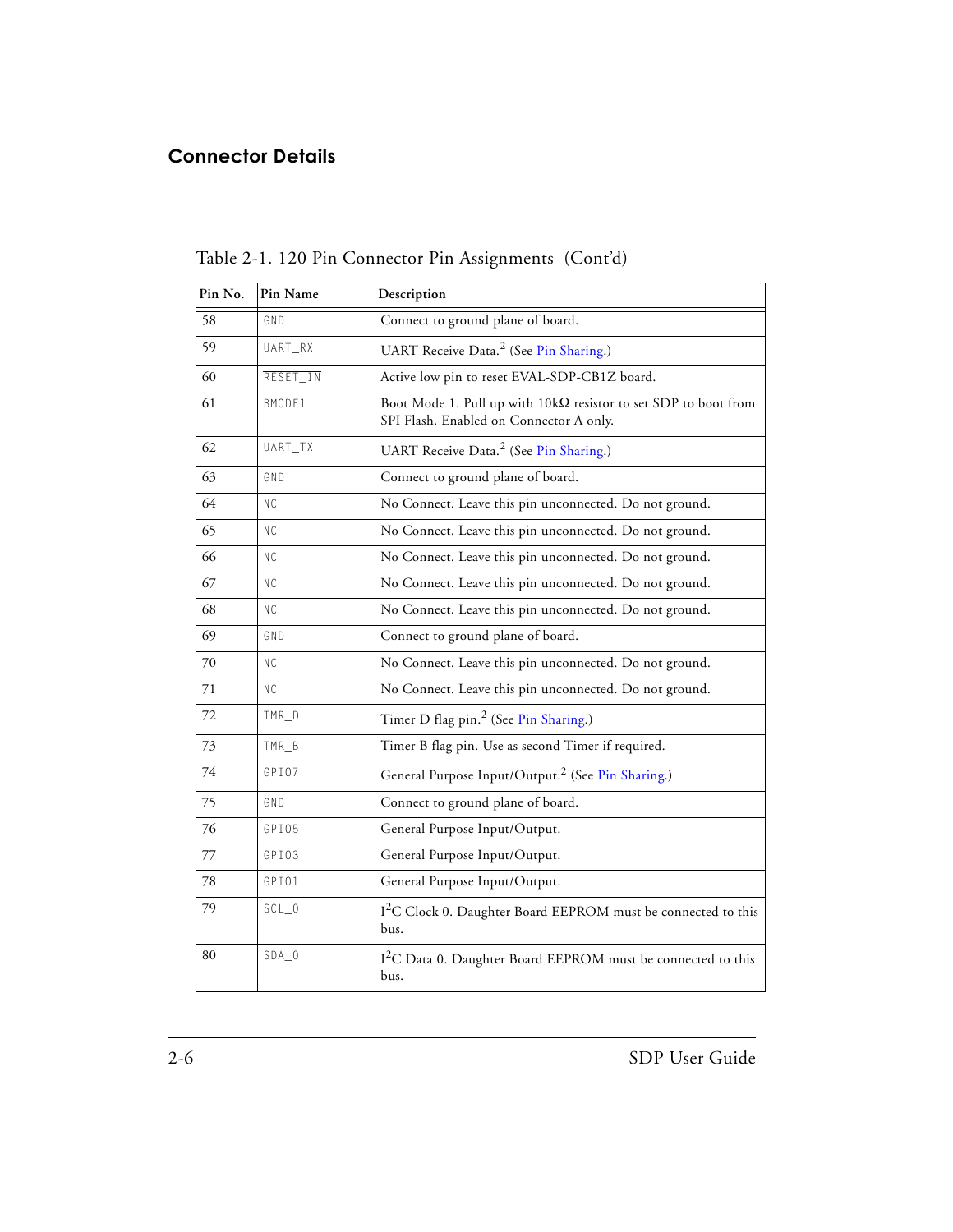| Pin No. | Pin Name    | Description                                                                |
|---------|-------------|----------------------------------------------------------------------------|
| 81      | GND         | Connect to ground plane of board.                                          |
| 82      | SPI_CLK     | SPI Clock.                                                                 |
| 83      | SPI_MISO    | SPI Master In, Slave Out Data.                                             |
| 84      | SPI_MOSI    | SPI Master Out, Slave In Data.                                             |
| 85      | SPI_SEL_A   | SPI Chip Select A. Use this to control the first device on the SPI<br>bus. |
| 86      | GND         | Connect to ground plane of board.                                          |
| 87      | SPORT_TSCLK | SPORT Transmit Clock.                                                      |
| 88      | SPORT_DT0   | SPORT Data Transmit 0. Primary SPORT Data from processor.                  |
| 89      | SPORT_TFS   | SPORT Transmit Frame Sync.                                                 |
| 90      | SPORT_RFS   | SPORT Receive Frame Sync.                                                  |
| 91      | SPORT_DRO   | SPORT Data Receive 0. Primary SPORT Data into processor.                   |
| 92      | SPORT_RSCLK | <b>SPORT Receive Clock</b>                                                 |
| 93      | GND         | Connect to ground plane of board.                                          |
| 94      | PAR_CLK     | Clock for Synchronous Parallel Interface (PPI).                            |
| 95      | PAR_FS2     | Synchronous (PPI) Parallel Frame Sync 2.                                   |
| 96      | PAR_AO      | Parallel Address Bus Bit 0.                                                |
| 97      | PAR_A2      | Parallel Address Bus Bit 2.                                                |
| 98      | GND         | Connect to ground plane of board.                                          |
| 99      | $PAR$ _INT  | Parallel Interrupt. Used to trigger a non-periodic Parallel event.         |
| 100     | $PAR_WR$    | Asynchronous Parallel Write Strobe.                                        |
| 101     | PAR_DO      | Parallel Data Bus Bit 0.                                                   |
| 102     | PAR_D2      | Parallel Data Bus Bit 2.                                                   |
| 103     | PAR_D4      | Parallel Data Bus Bit 4.                                                   |
| 104     | GND         | Connect to ground plane of board.                                          |
| 105     | PAR_D6      | Parallel Data Bus Bit 6.                                                   |

Table 2-1. 120 Pin Connector Pin Assignments (Cont'd)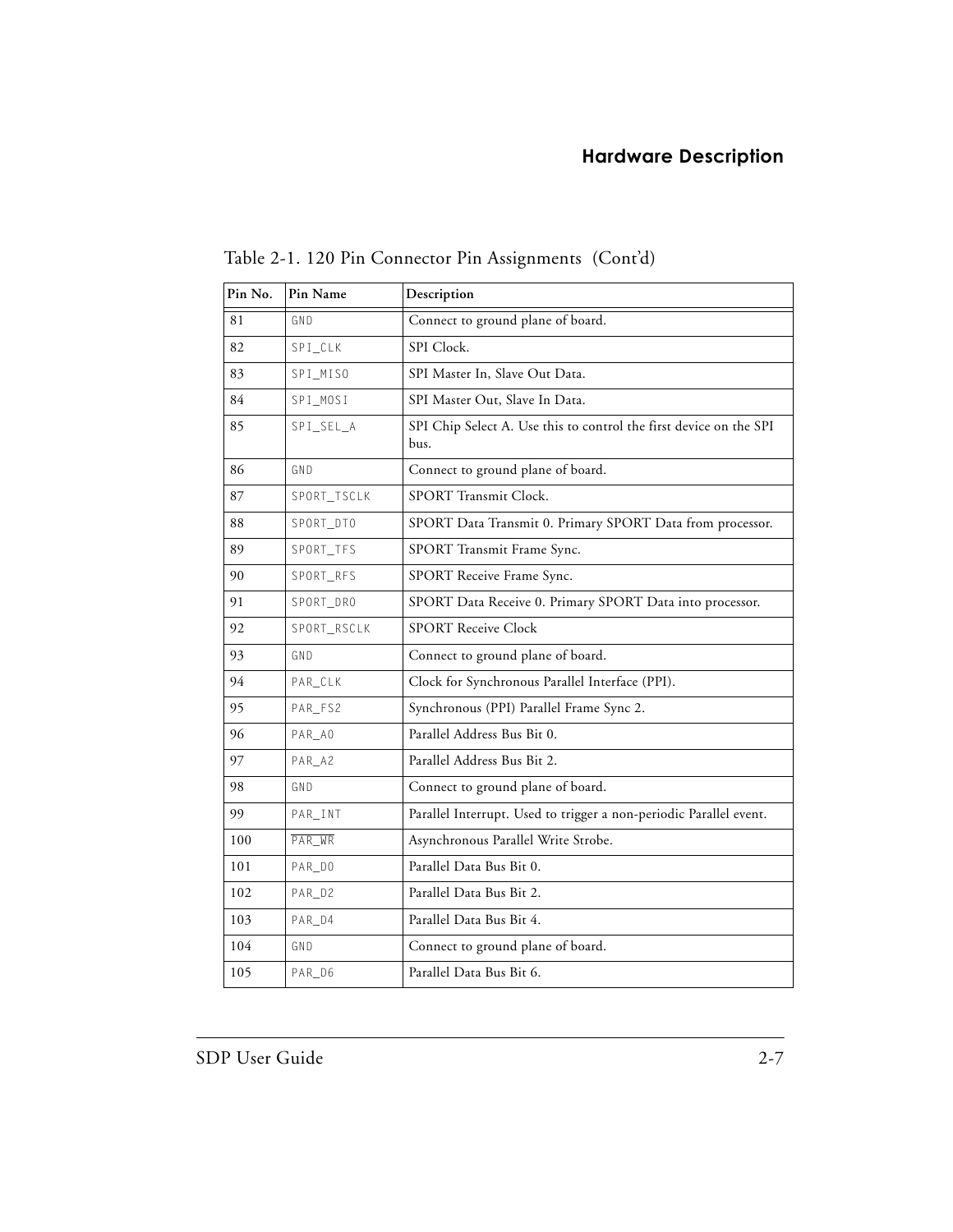#### **Connector Details**

| Pin No. | Pin Name       | Description                                                                        |
|---------|----------------|------------------------------------------------------------------------------------|
| 106     | PAR_D8         | Parallel Data Bus Bit 8.                                                           |
| 107     | PAR D10        | Parallel Data Bus Bit 10.                                                          |
| 108     | PAR_D12        | Parallel Data Bus Bit 12.                                                          |
| 109     | GND            | Connect to ground plane of board.                                                  |
| 110     | PAR_D15        | Parallel Data Bus Bit 15.                                                          |
| 111     | PAR_D16        | Parallel Data Bus Bit 16. <sup>1</sup> (No connect.)                               |
| 112     | PAR_D18        | Parallel Data Bus Bit 18. <sup>1</sup> (No connect.)                               |
| 113     | PAR_D20        | Parallel Data Bus Bit 20. <sup>1</sup> (No connect.)                               |
| 114     | PAR_D22        | Parallel Data Bus Bit 22. <sup>1</sup> (No connect.)                               |
| 115     | GND            | Connect to ground plane of board.                                                  |
| 116     | $VIO(+3.3V)$   | +3.3V Output. 20mA max current available to power IO voltage on<br>daughter board. |
| 117     | GND            | Connect to ground plane of board.                                                  |
| 118     | GND            | Connect to ground plane of board.                                                  |
| 119     | N <sub>C</sub> | No Connect. Leave this pin unconnected. Do not ground.                             |
| 120     | <b>NC</b>      | No Connect. Leave this pin unconnected. Do not ground.                             |

Table 2-1. 120 Pin Connector Pin Assignments (Cont'd)

<span id="page-25-0"></span>1 Functionality not implemented on the EVAL-SDP-CB1Z.

<span id="page-25-1"></span>2 Shared across both connectors.

Each interface provided by the SDP is available on unique pins of the SDP's 120 pin connector. The connector pin numbering scheme is outline in [Figure 2-2](#page-26-0).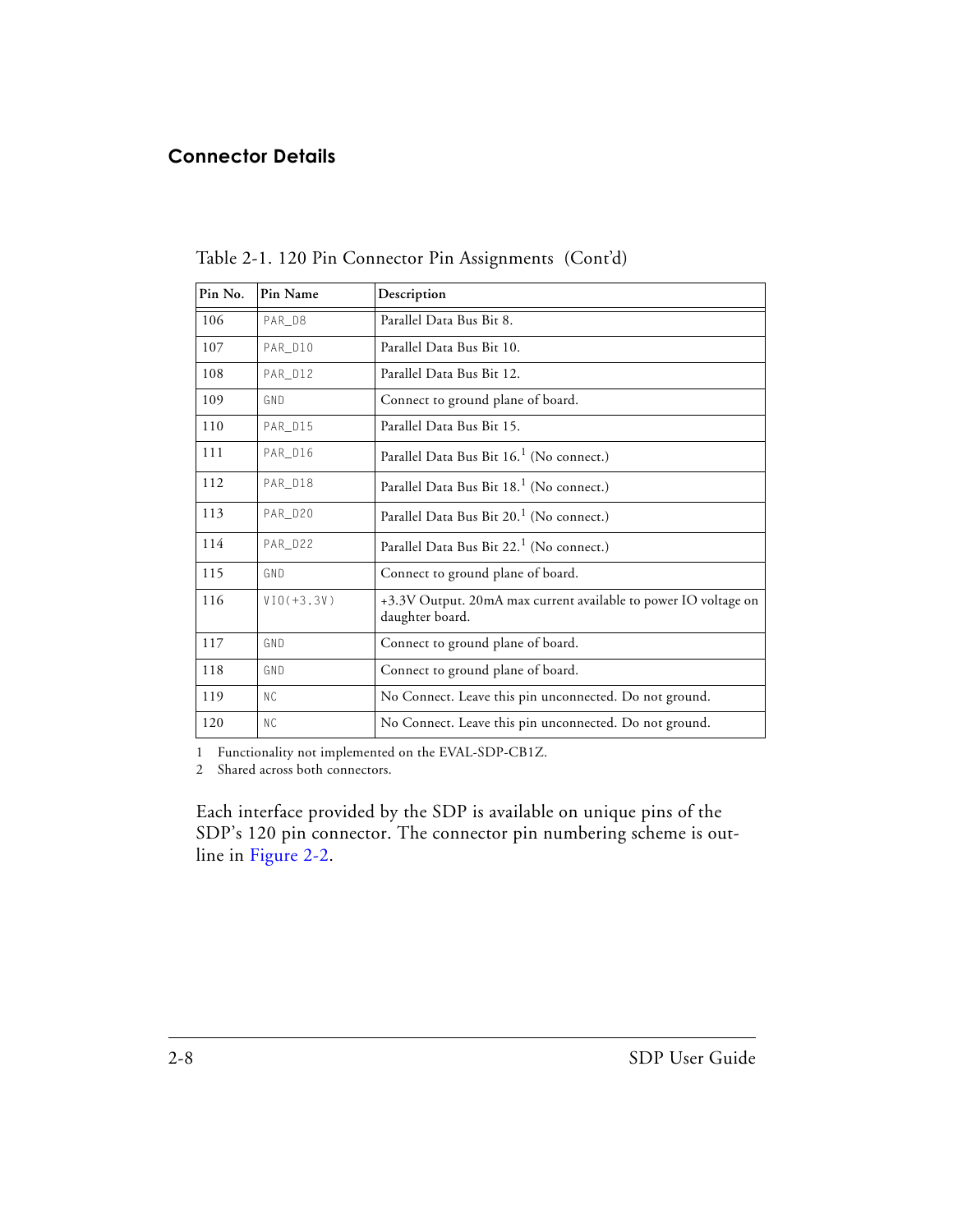| 60                       | RESET_IN               |                     | BMODE1              | 61       |
|--------------------------|------------------------|---------------------|---------------------|----------|
| 59                       | UART_RX                |                     | UART_TX             | 62       |
| 58                       | GND                    |                     | <b>GND</b>          | 63       |
| 57                       | NC                     |                     | ΝC                  | 64       |
| 56                       | EEPROM A0              | SDP                 | <b>NC</b>           | 65       |
| 55                       | NC.                    | STANDARD            | ΝC                  | 66       |
| 54                       | NC                     | CONNECTOR           | ΝC                  | 67       |
| 53                       |                        |                     |                     | 68       |
| 52                       | NC                     |                     | NC                  | 69       |
| 51                       | <b>GND</b>             |                     | <b>GND</b>          | 70       |
| 50                       | <b>NC</b>              |                     | <b>NC</b>           | 71       |
| 49                       | NC                     |                     | ΝC                  | 72       |
| 48                       | TMR_C                  | <b>TIMERS</b>       | TMR_D               | 73       |
| 47                       | TMR A                  |                     | TMR B               | 74       |
| 46                       | GPIO6                  |                     | GPIO7               | 75       |
| 45                       | <b>GND</b>             | <b>GENERAL</b>      | GND                 | 76       |
| 44                       | GPIO4                  |                     | GPIO5               | 77       |
| 43                       | GPIO <sub>2</sub>      | INPUT/OUTPUT        | GPIO3               | 78       |
| 42                       | GPIO0                  |                     | GPIO1               | 79       |
|                          | SCL_1                  |                     | SCL 01              | 80       |
| 41                       | SDA <sub>1</sub>       | 12C                 | SDA 0               |          |
| 40                       | <b>GND</b>             |                     | <b>GND</b>          | 81       |
| 39                       | SPI_SEL1/SPI_SS        |                     | SPI_CLK             | 82       |
| $\overline{38}$          | SPI_SEL_C              |                     | SPI_MISO            | 83       |
| 37                       | SPI_SEL_B              | SPI                 | SPI MOSI            | 84       |
| 36                       | GND                    |                     | SPI SEL A           | 85       |
| 35                       | SPORT INT              |                     | GND                 | 86       |
| 34                       | SPORT_DT3              |                     | SPORT TSCLK         | 87       |
| 33                       | SPORT_DT2              |                     | SPORT DT0           | 88       |
| 32                       | SPORT_DT1              | <b>SPORT</b>        | SPORT_TFS           | 89       |
| $\overline{31}$          |                        |                     | SPORT_RFS           | 90       |
| 30                       | SPORT_DR1<br>SPORT DR2 |                     | SPORT DR0           | 91       |
| 29                       | SPORT_DR3              |                     | SPORT_RSCLK         | 92       |
| 28                       | <b>GND</b>             |                     |                     | 93       |
| 27                       |                        |                     | GND.                | 94       |
| 26                       | PAR FS1                |                     | PAR CLK             | 95       |
| 25                       | PAR_FS3                |                     | PAR FS2             | 96       |
| 24                       | PAR A1                 |                     | PAR A0              | 97       |
| $\overline{23}$          | PAR_A3                 |                     | PAR A2              | 98       |
| 22                       | <b>GND</b>             |                     | <b>GND</b>          | 99       |
| 21                       | <b>PAR CS</b>          |                     | PAR INT             | 100      |
| 20                       | PAR_RD                 |                     | PAR_WR              | 101      |
| 19                       | PAR D1                 | PARALLEL            | PAR DO              | 102      |
| 18                       | PAR D <sub>3</sub>     | PORT                | PAR_D2              | 103      |
| 17                       | PAR D5                 |                     | PAR D4              | 104      |
| 16                       | GND                    |                     | GND.                | 105      |
| 15                       | PAR D7                 |                     | PAR D6              | 106      |
| 14                       | PAR D9                 |                     | PAR D8              | 107      |
| 13                       | PAR D11                |                     | PAR D10             | 108      |
| 12                       | PAR_D13                |                     | PAR_D12             | 109      |
| 11                       | PAR D14                |                     | GND                 | 110      |
| 10                       | <b>GND</b>             |                     | PAR D15<br>$\star$  | 111      |
| 9                        | PAR D17                |                     | PAR D16             | 112      |
| 8                        | PAR D19                |                     | PAR D18             | 113      |
| 7                        | PAR_D21                |                     | PAR D <sub>20</sub> | 114      |
| 6                        | PAR D23                |                     | <b>PAR D22</b>      | 115      |
| 5                        | GND                    |                     | GND                 | 116      |
| 4                        | USB VBUS               |                     | $VO(+3.3V)$         | 117      |
| 3                        | <b>GND</b>             |                     | <b>GND</b>          | 118      |
| 2                        | <b>GND</b>             |                     | GND                 | 119      |
| 1                        | ΝC                     |                     | ΝC                  | 120      |
|                          | VIN                    | *NC on BLACKFIN SDP | NC                  |          |
|                          |                        |                     |                     |          |
| $\overline{\phantom{a}}$ |                        |                     |                     | $\equiv$ |

<span id="page-26-0"></span>Figure 2-2. 120 Pin Connector Outline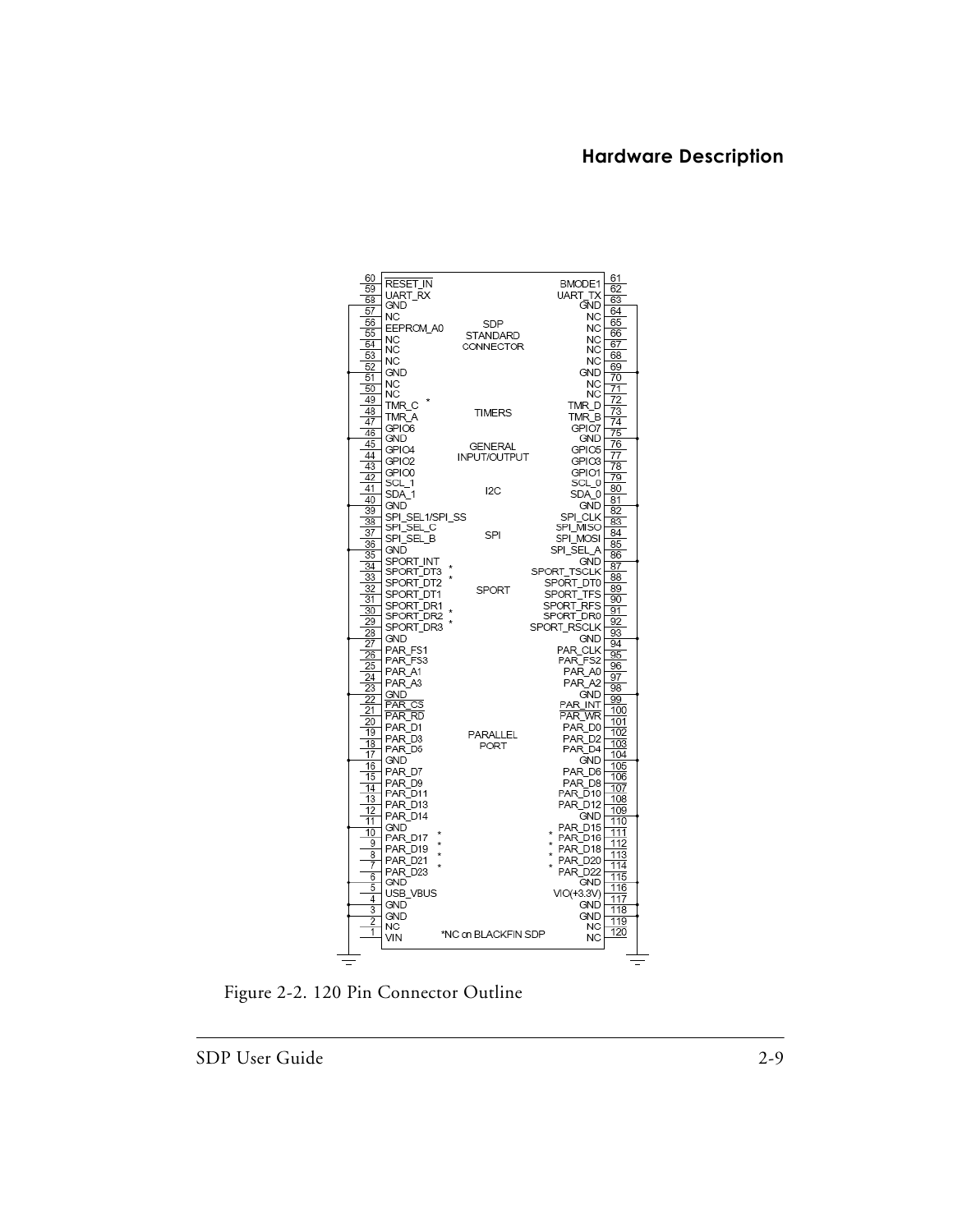### <span id="page-27-0"></span>**Pin Sharing**

Two types of pin sharing occur on the SDP board and must be taken into account when using two or more of the connector's peripherals interfaces between a daughter board and the SDP board. The first type is pin sharing that occurs internally in the Blackfin processor. The second type is pin sharing that occurs when a single Blackfin processor output pin is shared across both connector A and connector B.

Internal Blackfin processor pin sharing can restrict the simultaneous availability of peripheral interfaces on a single connector or across both connectors. The Blackfin processor's internal design has multiple signals physically sharing each single output pin. As mentioned previously, the pins on the 120 pin connector were defined independently of this pin sharing. This has the effect of limiting the peripherals which can be used simultaneously on the SDP. A system designer must consult the *ADSP-BF52x Blackfin Processor Hardware Reference* for the ADSP-BF527 processor to ensure the selected peripherals are available simultaneously and their signals do not share Blackfin processor output pins. An example of this sharing is that the SPORT and PPI peripherals physically share the same Blackfin processor pins. Therefore, these two interfaces cannot be utilized in a single application.

Pin sharing also occurs from certain Blackfin processor output pins to both Connector A and Connector B. The following signals are connected from a single Blackfin processor output pin to both Connector A and Connector B:

- I<sup>2</sup>C Bus 1, pins 42 and 43
- SCL 0 on  $I^2C$  Bus 0, pin 79
- GPIO 6 and GPIO 7, pins 47 and 67
- Timer D, pin 72
- UART, pins 59 and 62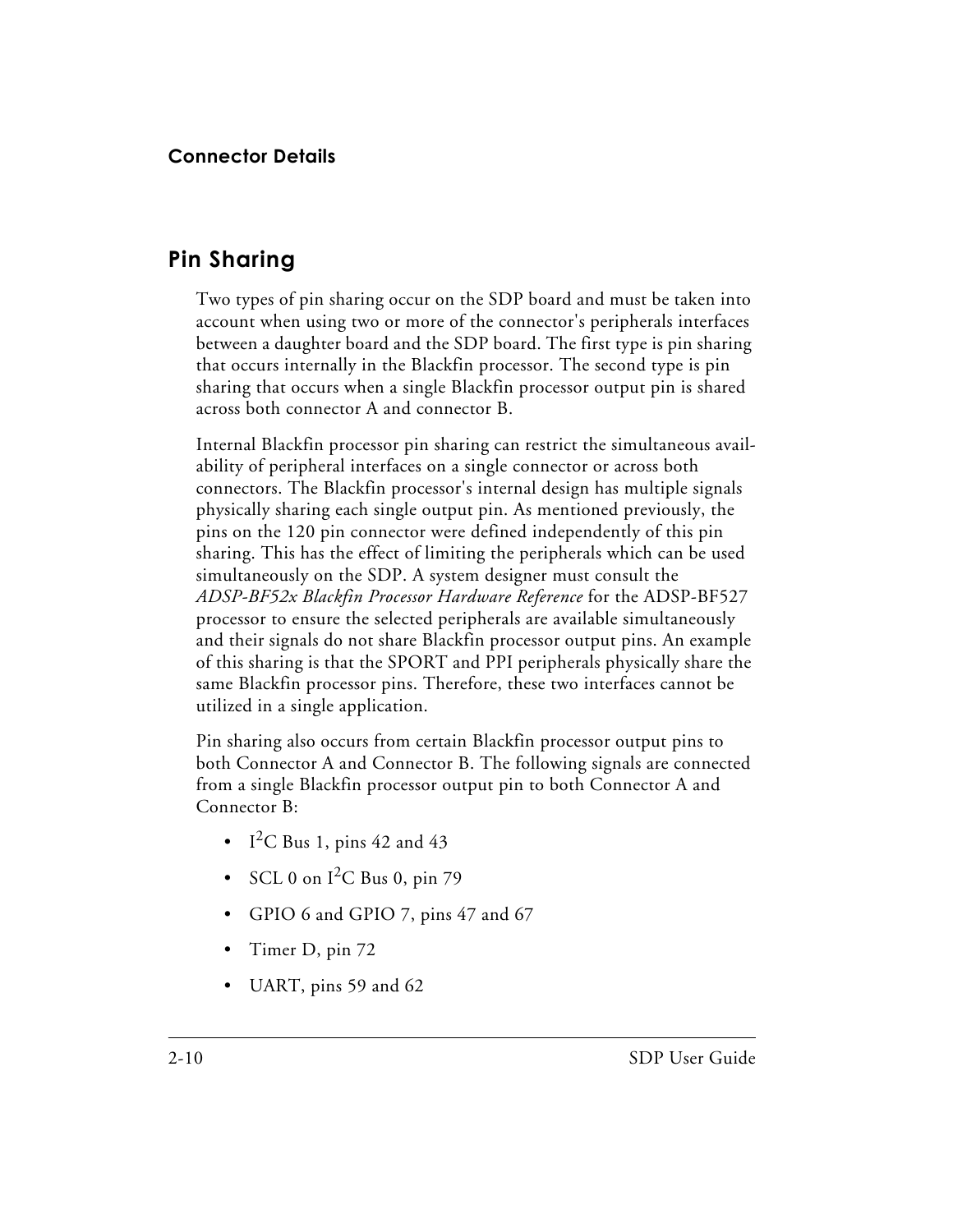## <span id="page-28-0"></span>**Power**

The SDP board requires that any daughter board connected to the SDP board provides the SDP board with 5V @ 200mA. This supply should be made available on Pin 1 (VIN) of the 120 pin connector. This supply is required to power the Blackfin processor, the memory, and the other components on the SDP Board. The SDP board also provides 3.3V @ 20mA on Pin 116 (VIO\_3.3) to connected daughter boards as the VIO voltage for the daughter board. Pin 5 (USB\_VBUS) is connected to the +5V line of the USB connector, providing 5V+/- 10% as an output of the SDP board.

## <span id="page-28-1"></span>**Daughter Board Design Guidelines**

The daughter board design guidelines specify the layout, connector position, keep out areas and dimensions of potential daughter boards. This guidance is to ensure that a daughter board can connect off either Connector A or Connector B of the SDP board. Following these guidelines ensures that both connectors on the SDP can have any one of the catalogue of daughter boards physically attached to the connectors simultaneously.

### <span id="page-28-2"></span>**Connector Location**

The daughter board connector and securing screw holes are to be located in the top left hand corner. This arrangement can be seen for Daughter Board A in [Figure 2-3](#page-29-0). Note Daughter Board B is the same as A rotated clockwise through 90°. The exact location of the connector from the board's edge is important in order to allow both boards connect at the same time. As can be seen in [Figure 2-3,](#page-29-0) if either board exceeds these dimensions, it is not possible to connect the other. Every effort was made to extend the 5.9mm dimension as large as possible in order to allow space for vias between the connector and the edge of the board. These are abso-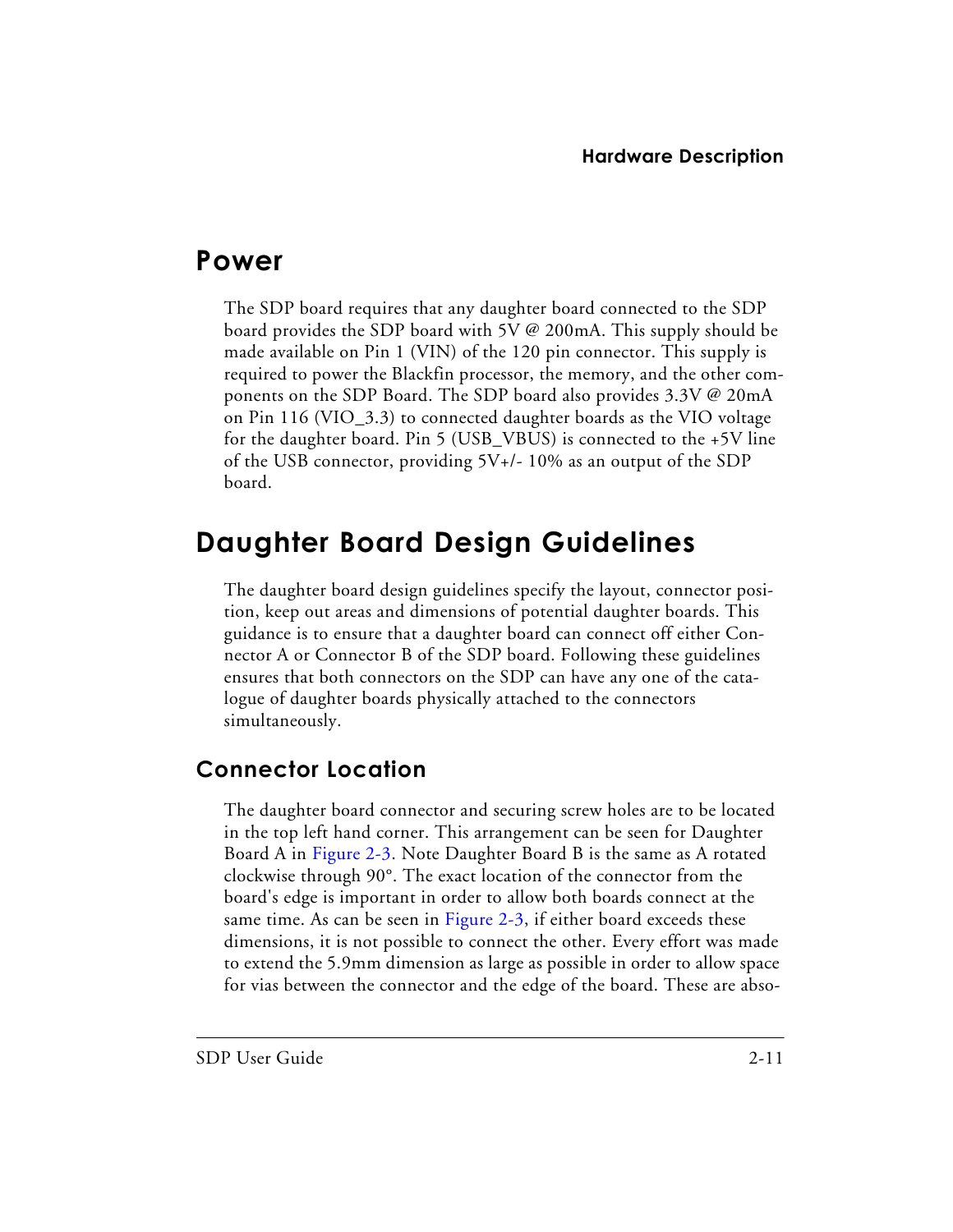#### **Daughter Board Design Guidelines**

lute max dimensions and should not be exceeded. See [Figure 2-3](#page-29-0) for further details.



<span id="page-29-0"></span>Figure 2-3. Maximum Board Dimensions for Connector Placement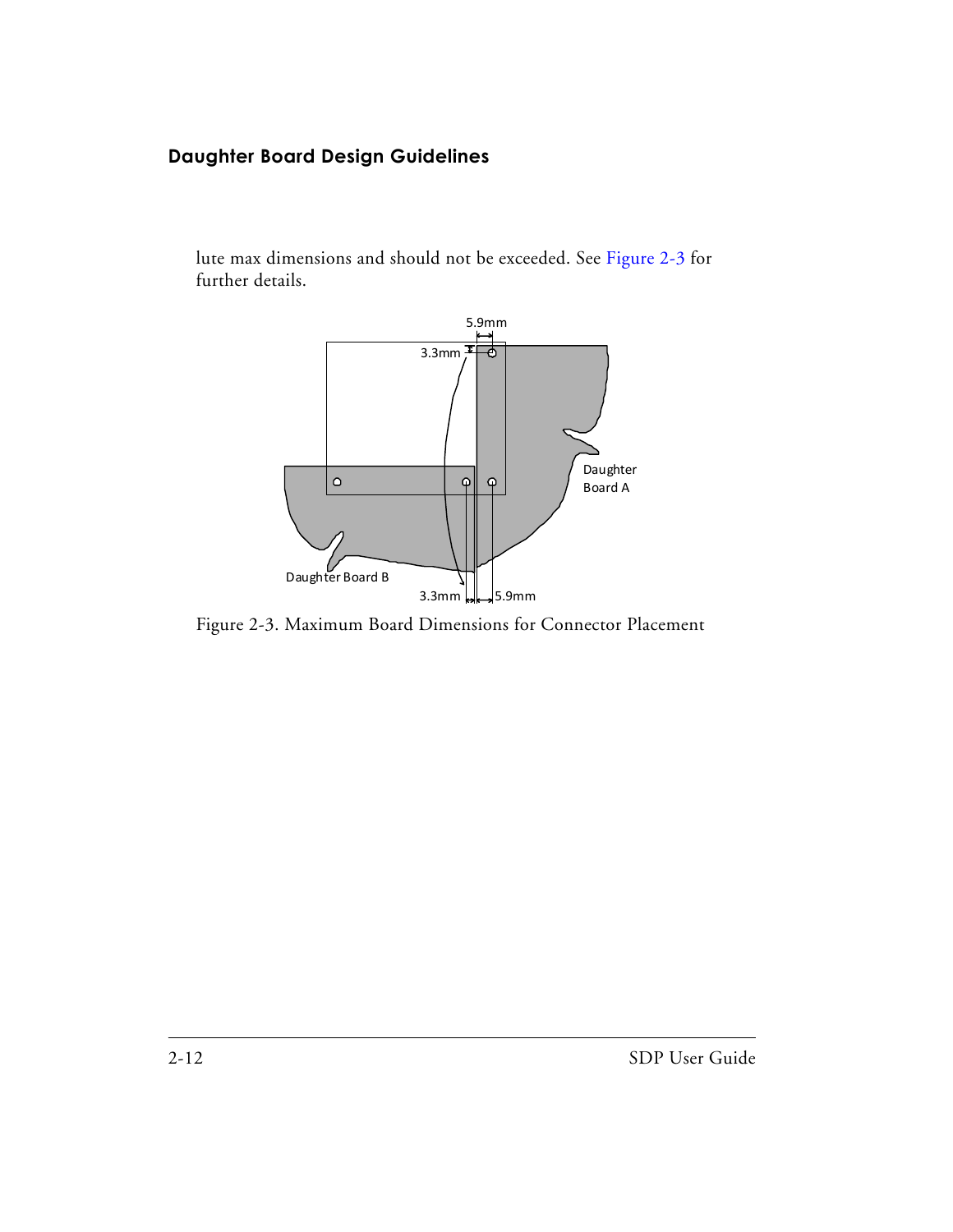The full specification drawing for the connector location on the daughter board can be seen in [Figure 2-4](#page-30-0).



<span id="page-30-0"></span>Figure 2-4. Connector Placement on Compatible Daughter Board

The mating daughter board 120 pin connector is the Hirose FX8-120S-SV(21), 120-pin receptacle, FEC 132-4660, Digikey H1219-ND. Please consult the connector's data sheet for full details on the connector. Note pins 1 to 60 are placed on the left side of the connector and pins 61 to 120 are placed on the right side of the connector.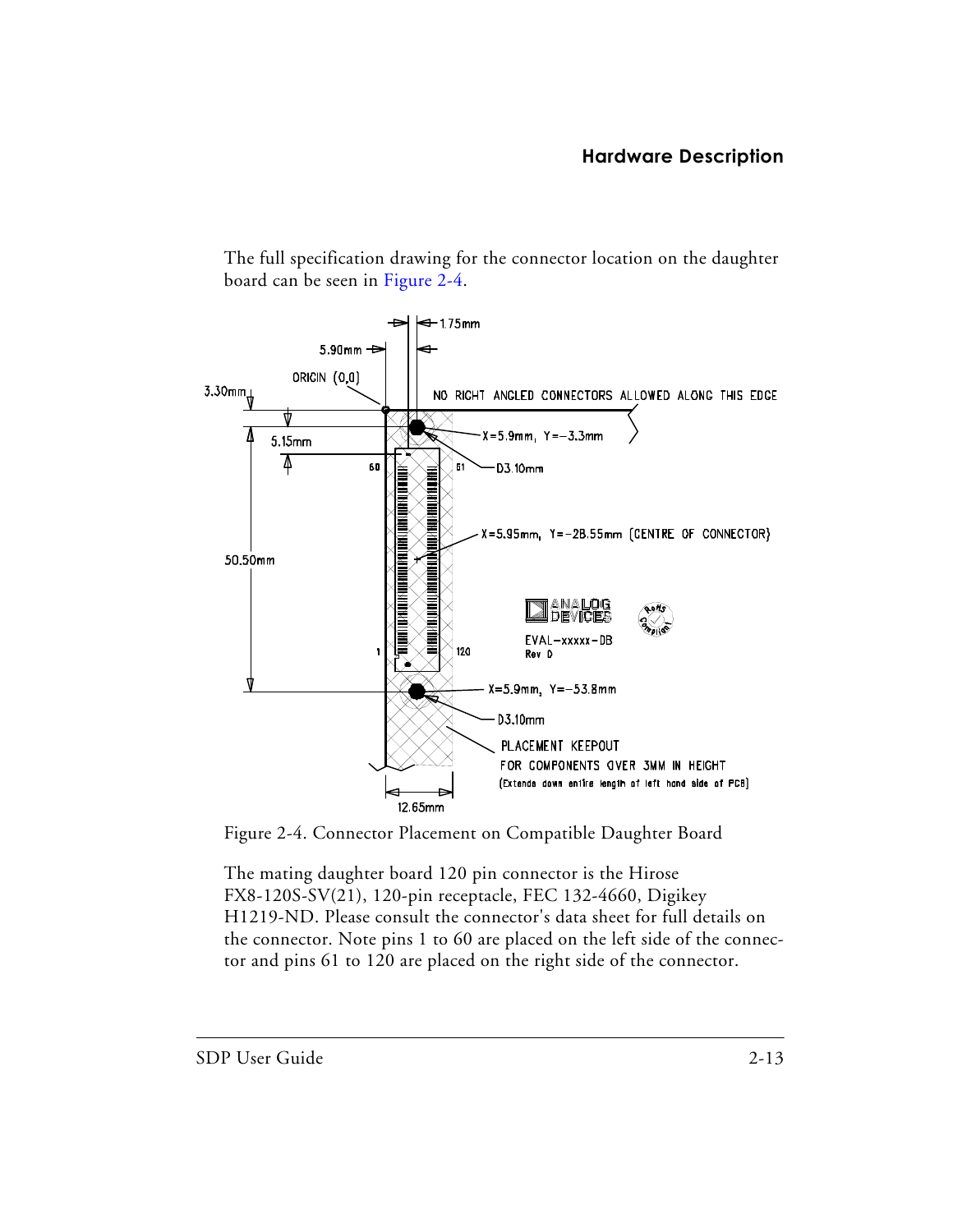#### <span id="page-31-0"></span>**Keep Out Area**

In order to allow the greatest flexibility for future controller boards, a keepout area is established for components higher that 3mm. The keepout area is 12.65mm wide and extends down the entire left side of the daughter board.

### <span id="page-31-1"></span>**Restriction on Right Angle Connectors**

Due to the close proximity of the edges of daughter boards A and B (seen in [Figure 2-3 on page 2-12\)](#page-29-0) right angle connectors are not allowed on the top and left edges of the daughter boards and (if required) should be placed on the right or bottom edges. The phrase "right angle connector" is used to describe any connector that requires the connection to protrude over the edge of the board (for example, right angle SMB or screw terminal)

## <span id="page-31-2"></span>**Mechanical Specifications**

The mechanical specifications of the SDP board are 2.75" x 2.25" (69.85mm x 27.15mm). The height of the 120 pin connectors from the bottom of the board is approximately 0.152" (3.86 mm). The tallest component on the top is approximately 0.125" (3.175 mm), and the tallest components on the bottoms are the connectors at approximately 0.152" (3.86 mm). Refer to [Figure 2-5.](#page-32-0)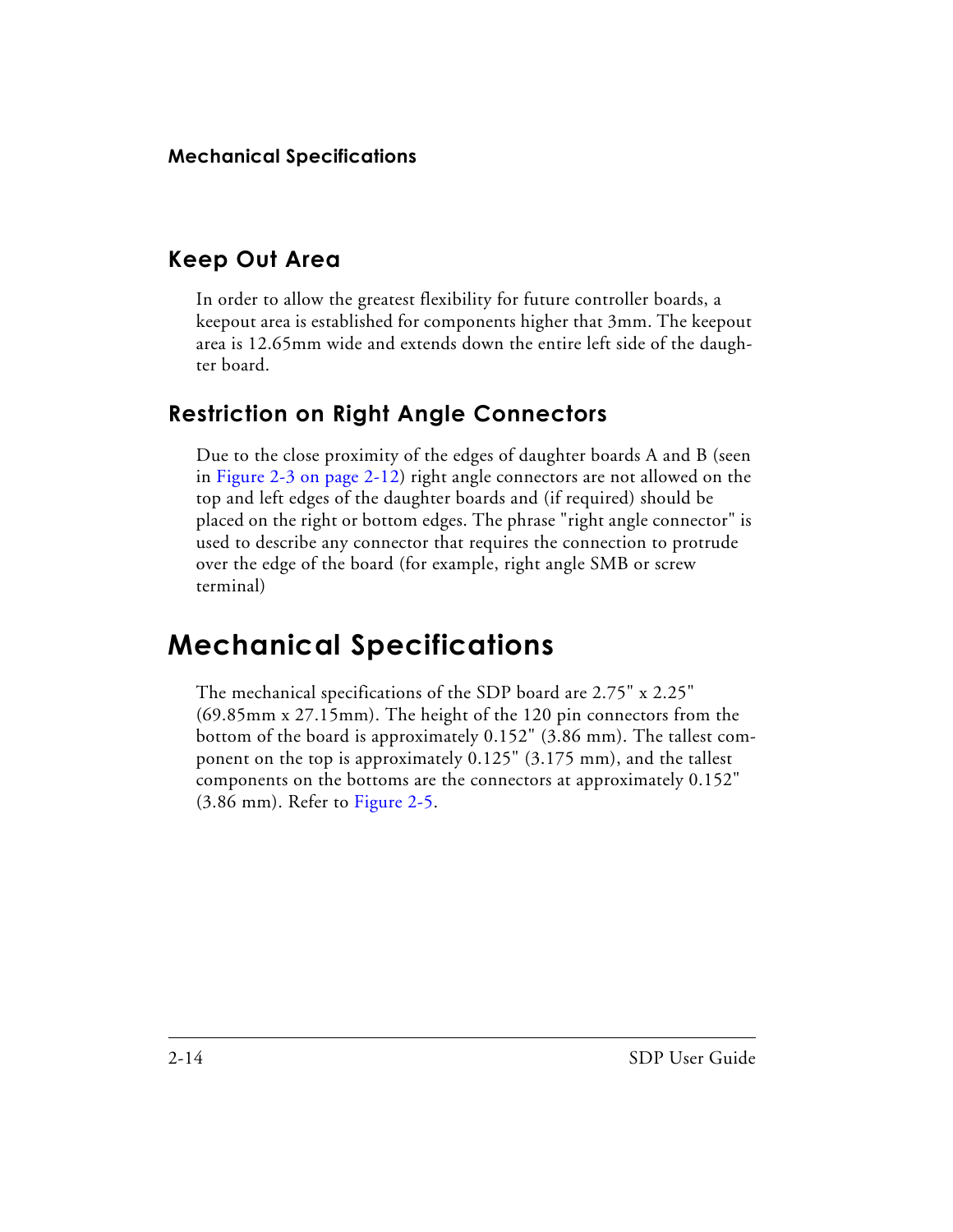

<span id="page-32-0"></span>Figure 2-5. SDP Board Mechanical Specifications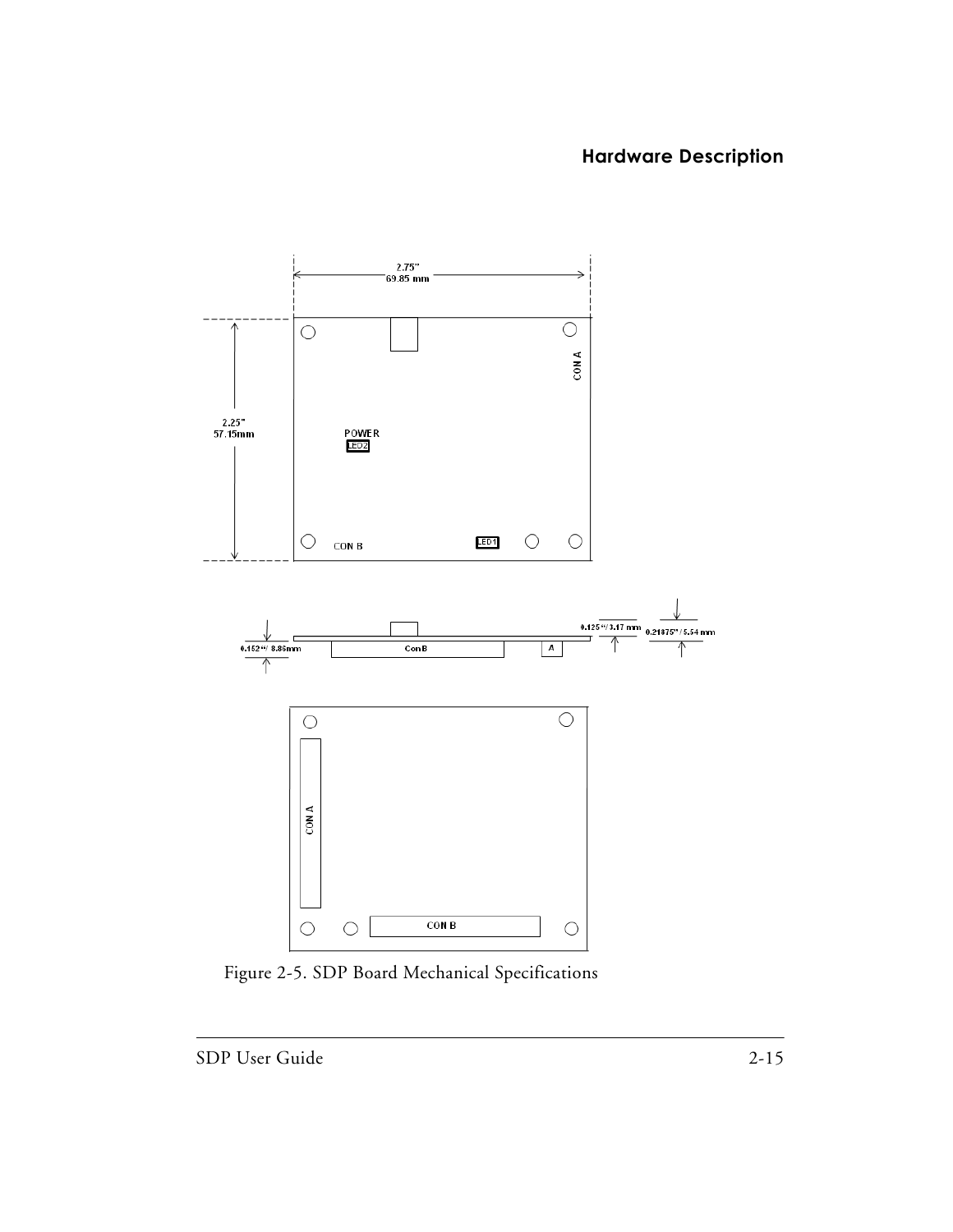#### **Mechanical Specifications**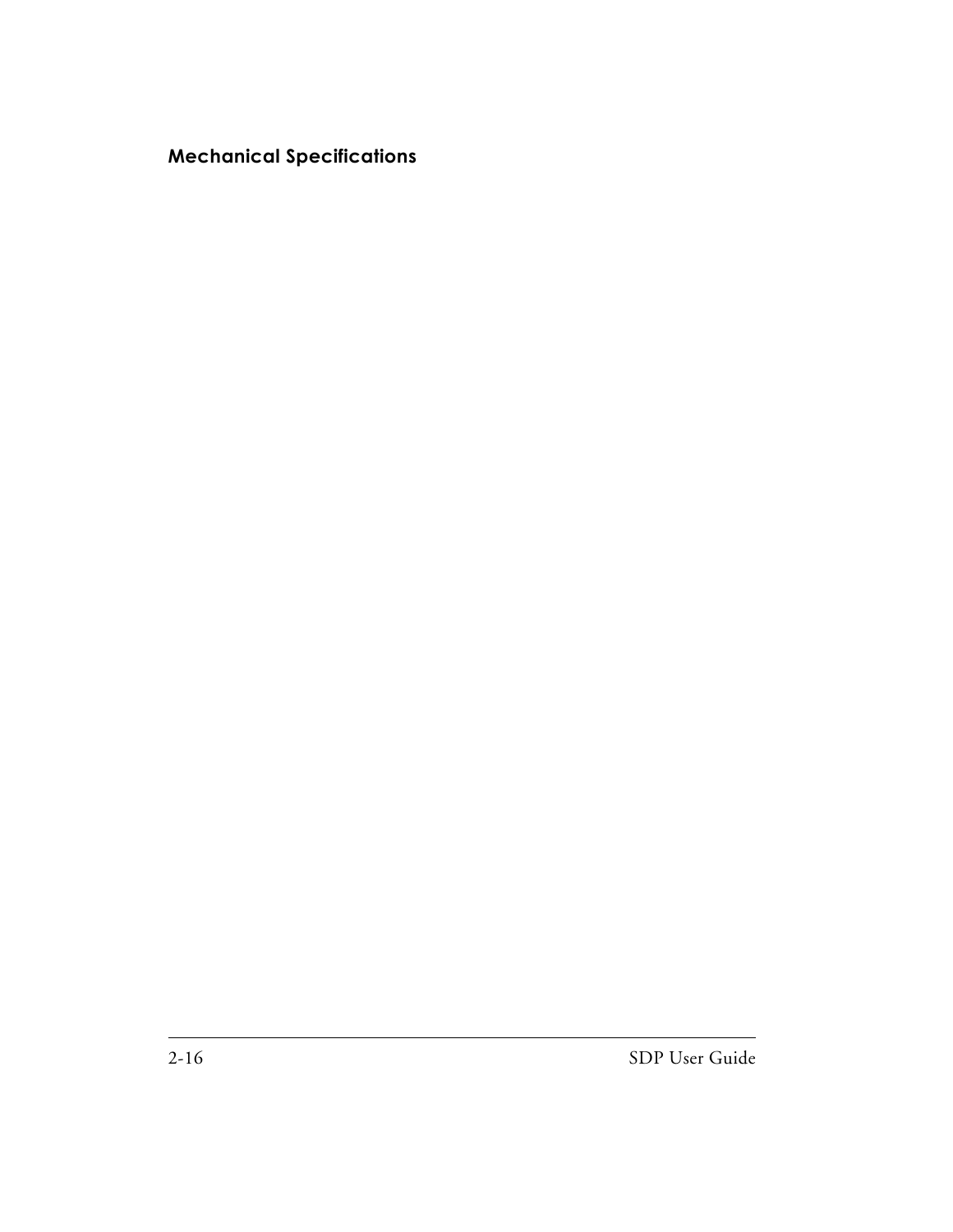# <span id="page-34-1"></span><span id="page-34-0"></span>**3 SCHEMATIC**

This chapter provides the schematic drawings for the EVAL- SDP -CB1Z board. The schematic pages include:

- System Development Platform—Power
- System Development Platform—Memory
- System Development Platform—Clocks\_USB
- System Development Platform—Blackfin\_I/O
- System Development Platform—Connector A
- System Development Platform—Connector B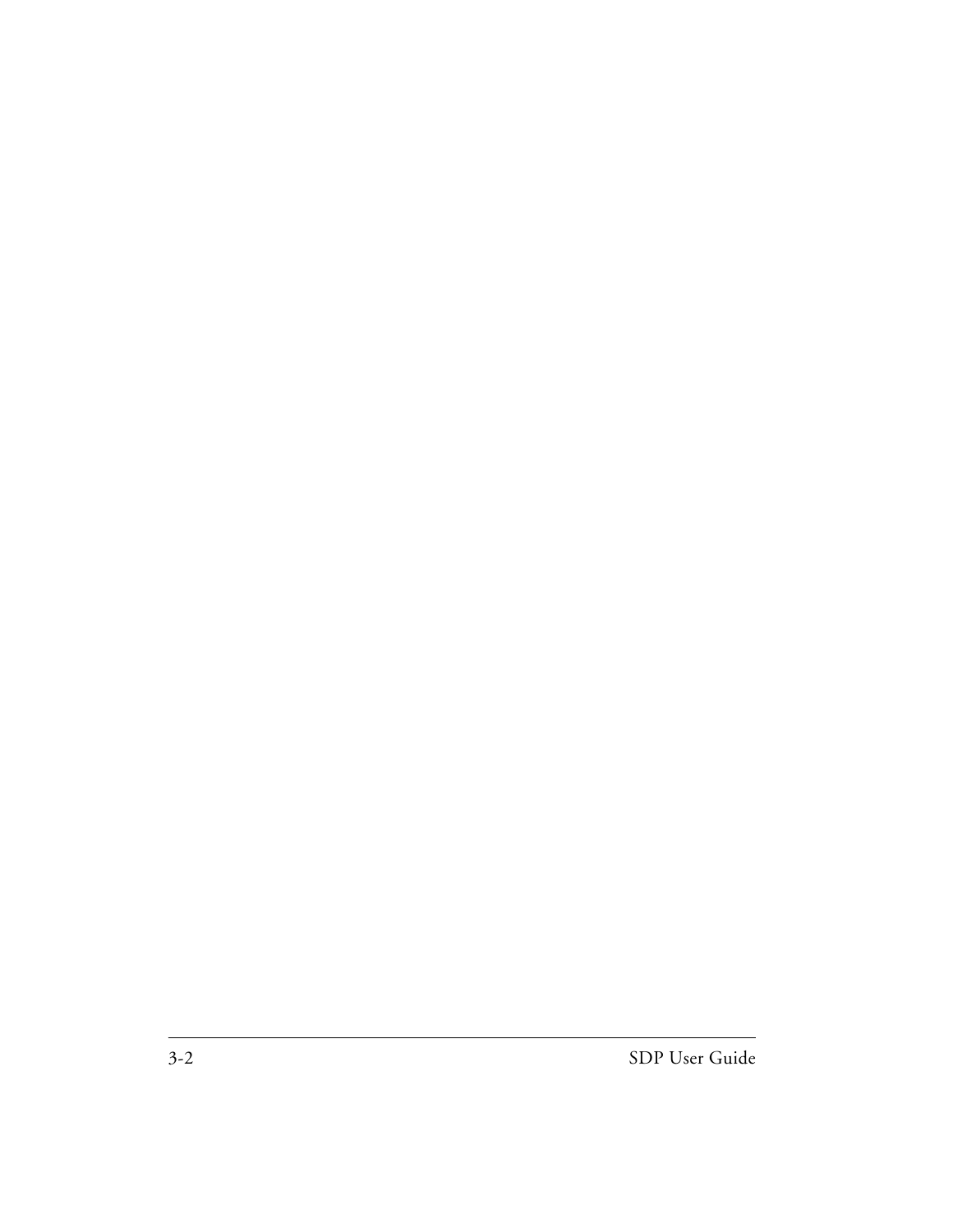| <b>REVISION RECORD</b> |         |           |       |  |  |
|------------------------|---------|-----------|-------|--|--|
| <b>LTR</b>             | ECO NO: | APPROVED: | DATE: |  |  |
|                        |         |           |       |  |  |
|                        |         |           |       |  |  |
|                        |         |           |       |  |  |
|                        |         |           |       |  |  |
|                        |         |           |       |  |  |

D

<span id="page-36-0"></span>

U1-C  $+1.2V$ <sup>G12</sup> VDDINT VDDEXT<sup>G7</sup>  $\overline{\phantom{1}}$  +3.3V <sup>G13</sup> VDDINT VDDEXT<sup>G8</sup> C19 10nF C20 0.1uF C30 10uF C46 0.1uF C18 1nF **G14** VDDINT VDDEXT<sup>S9</sup> H<sub>14</sub> VDDINT VDDEXT<sup>G10</sup>  $\leftarrow$  +3.3V 114 VDDINT VDDEXT<sup>G11</sup> K<sub>14</sub> VDDINT VDDEXT**HT** C10 10nF C11 0.1uF C12 0.1uF C13 0.1uF C28 10uF C27 10nF L<sub>14</sub> VDDINT VDDEXT<sup>H8</sup> M<sub>14</sub> VDDINT VDDEXT<sup>J7</sup> C23 0.1uF C22 10nF C31 0.1uF C21 1nF N<sub>14</sub> VDDINT VDDEXT<sup>J8</sup> ŧ <sup>P12</sup> VDDINT VDDEXT**HK7** <sup>P13</sup> VDDINT VDDEXT**HK8 P14** VDDINT VDDEXTL<sup>L7</sup> 吉 L8 VDDMEM M<sub>7</sub> VDDMEM VDDMEM M8 C VDDMEM<sup>N7</sup> VDDMEM N8 C14 10nF C15 0.1uF C16 0.1uF C17 10nF C29 10uF [+3.3V](#page-37-0) <sup>A16</sup> VDDRTC VDDMEM<sup>P7</sup> VDDMEM<sup>P8</sup> C25 0.1uF C32 10uF C24 10nF D<sub>19</sub> VDDUSB VDDMEM<sup>P9</sup> **G20** VDDUSB VDDMEM<sup>P10</sup> 吉 VDDMEM<sup>P11</sup> 吉 R20 VDDOTP VROUT $\frac{\text{H20}}{}$ +2.5V L19 VRSEL $\leftarrow$ F19 VPPOTP ADSP-BF522\_3\_4\_5\_6\_7\_208-BGA  $\Box$  $C26$   $\perp$ 10uF $\leftarrow$  0.1uF ŧ U1-D A1 GND GND K13 A17 GND GND L9 B A20 GND GND L10 B<sub>20</sub> GND GND L11 H9 GND GND L12 H<sub>10</sub> GND GND L13 H<sub>11</sub> GND GND M9 H<sub>12</sub> GND GND M<sub>10</sub> H<sub>13</sub> GND GND M<sub>11</sub>  $GND$   $M12$ 9 GND  $\frac{\text{J10}}{\text{GND}}$  GND  $\frac{\text{M13}}{\text{GND}}$  $\frac{J11}{J11}$ GND GND $\frac{N9}{J11}$  $\frac{J12}{J10}$  GND  $\frac{N10}{J10}$  $\frac{J13}{J11}$  GND GND  $\frac{N11}{J11}$ K9 GND GND N12 K10 GND GND N13 K<sub>11</sub> GND GND Y<sub>1</sub>  $GND$   $Y20$ ADSP-BF522\_3\_4\_5\_6\_7\_208-BGA COMPANY: ANALOG DEVICES 言 A TITLE: SYSTEM DEVELOPMENT PLATFORM DRAWN: DATED:<br>
03-01-09 POWER CHECKED: DATED: CODE: SIZE: | SIZE: DRAWING NO: | REV: 14-01-10 QUALITY CONTROL: DATED: SDP1Z B RELEASED: DATED: SCALE: SCALE: SCALE: SCALE: SCALE: SCALE: SCALE: SCALE: SCALE: SCALE: SCALE: SCALE: SCALE: SCALE: SCALE: SCALE: SCALE: SCALE: SCALE: SCALE: SCALE: SCALE: SCALE: SCALE: SCALE: SCALE: SCALE: SCALE: SCALE: SCALE: SCALE: SCALE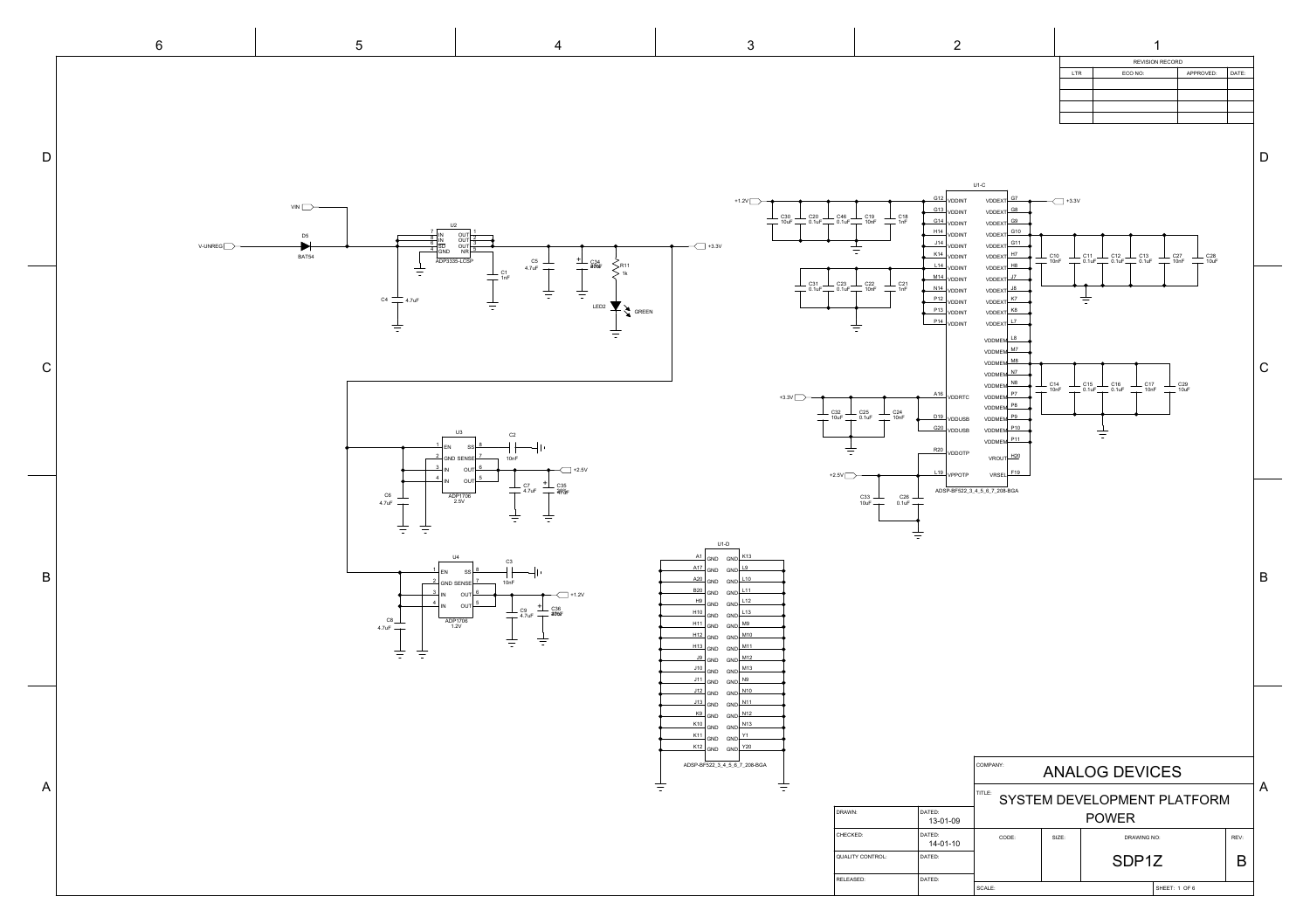<span id="page-37-0"></span>

D

C

B

A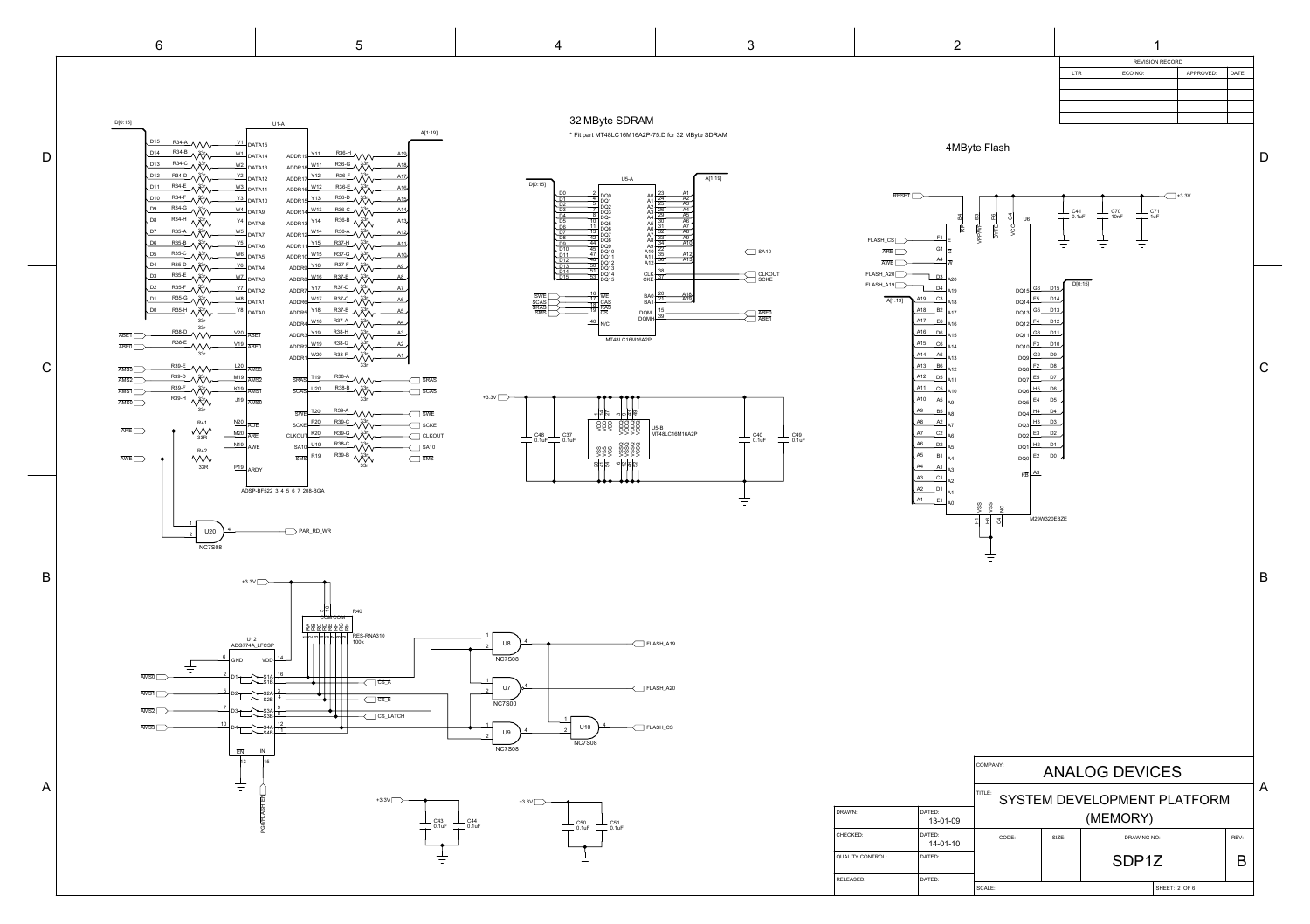COMPANY:

|            | <b>REVISION RECORD</b> |           |       |  |  |
|------------|------------------------|-----------|-------|--|--|
| <b>LTR</b> | ECO NO:                | APPROVED: | DATE: |  |  |
|            |                        |           |       |  |  |
|            |                        |           |       |  |  |
|            |                        |           |       |  |  |
|            |                        |           |       |  |  |
|            |                        |           |       |  |  |

B

C

D

<span id="page-38-0"></span>

|                         |                          | COMPANY:     | ANALOG DEVICES |                                    |               |      |              |
|-------------------------|--------------------------|--------------|----------------|------------------------------------|---------------|------|--------------|
|                         |                          | TITLE:       |                | <b>SYSTEM DEVELOPMENT PLATFORM</b> |               |      | $\mathsf{A}$ |
| DRAWN:                  | DATED:<br>13-01-09       | (CLOCKS_USB) |                |                                    |               |      |              |
| CHECKED:                | DATED:<br>$14 - 01 - 10$ | CODE:        | SIZE:          | <b>DRAWING NO:</b>                 |               | REV: |              |
| <b>QUALITY CONTROL:</b> | DATED:                   |              |                | SDP <sub>1</sub> Z                 |               | Β    |              |
| RELEASED:               | DATED:                   | SCALE:       |                |                                    | SHEET: 3 OF 6 |      |              |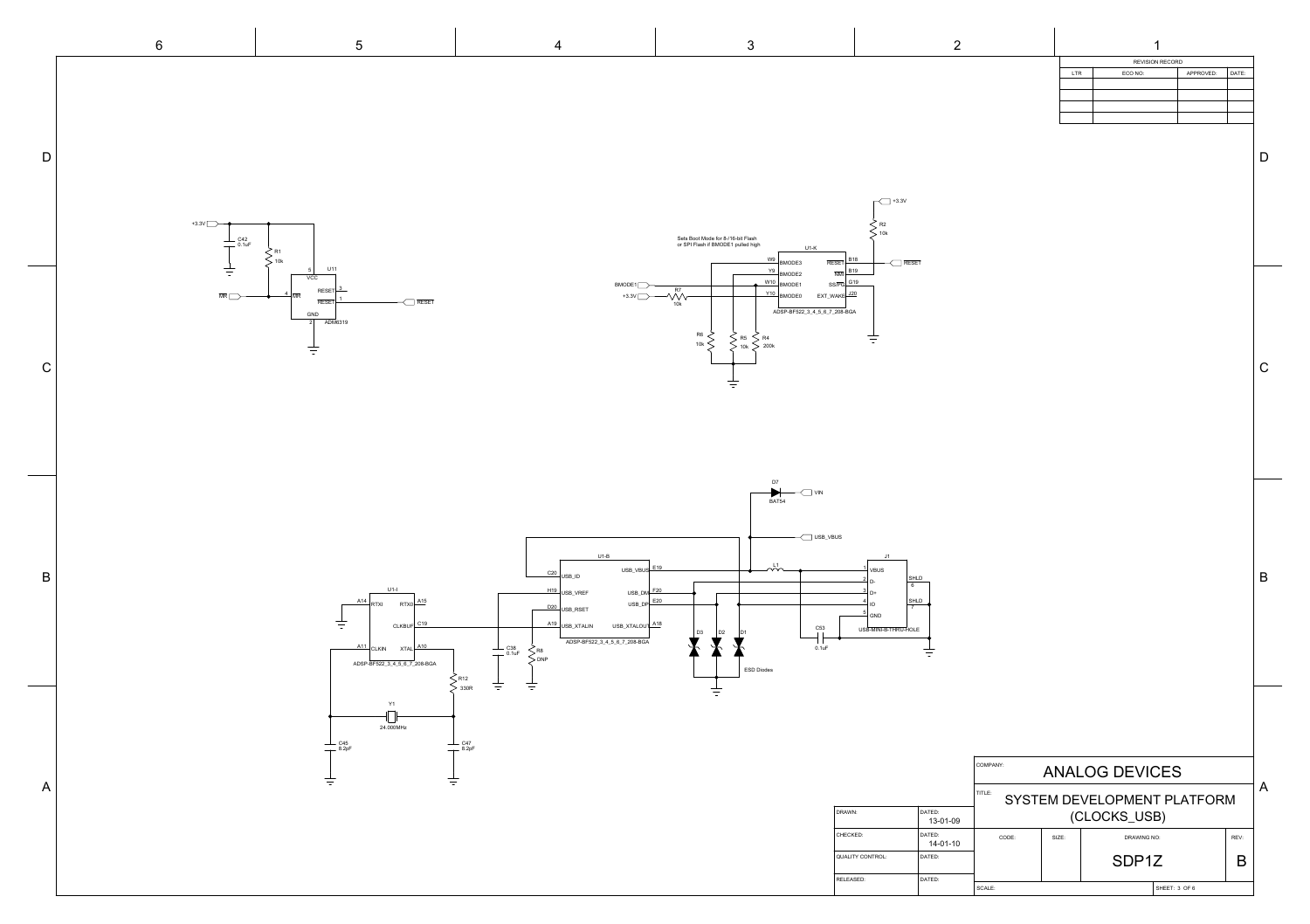|         |                         |                          | 111 LE:        |       |                    | SYSTEM DEVELOPMENT PLATFORM |      |
|---------|-------------------------|--------------------------|----------------|-------|--------------------|-----------------------------|------|
| $+3.3V$ | DRAWN:                  | DATED:<br>13-01-09       | (BLACKFIN I/O) |       |                    |                             |      |
|         | CHECKED:                | DATED:<br>$14 - 01 - 10$ | CODE:          | SIZE: | DRAWING NO:        |                             | REV: |
|         | <b>QUALITY CONTROL:</b> | DATED:                   |                |       | SDP <sub>1</sub> Z |                             | B    |
|         | <b>RELEASED:</b>        | DATED:                   | SCALE:         |       |                    | SHEET: 4 OF 6               |      |

| <b>REVISION RECORD</b> |           |       |  |  |
|------------------------|-----------|-------|--|--|
| ECO NO:                | APPROVED: | DATE: |  |  |
|                        |           |       |  |  |
|                        |           |       |  |  |
|                        |           |       |  |  |
|                        |           |       |  |  |
|                        |           |       |  |  |

6 5 4 3 2 1

<span id="page-39-0"></span>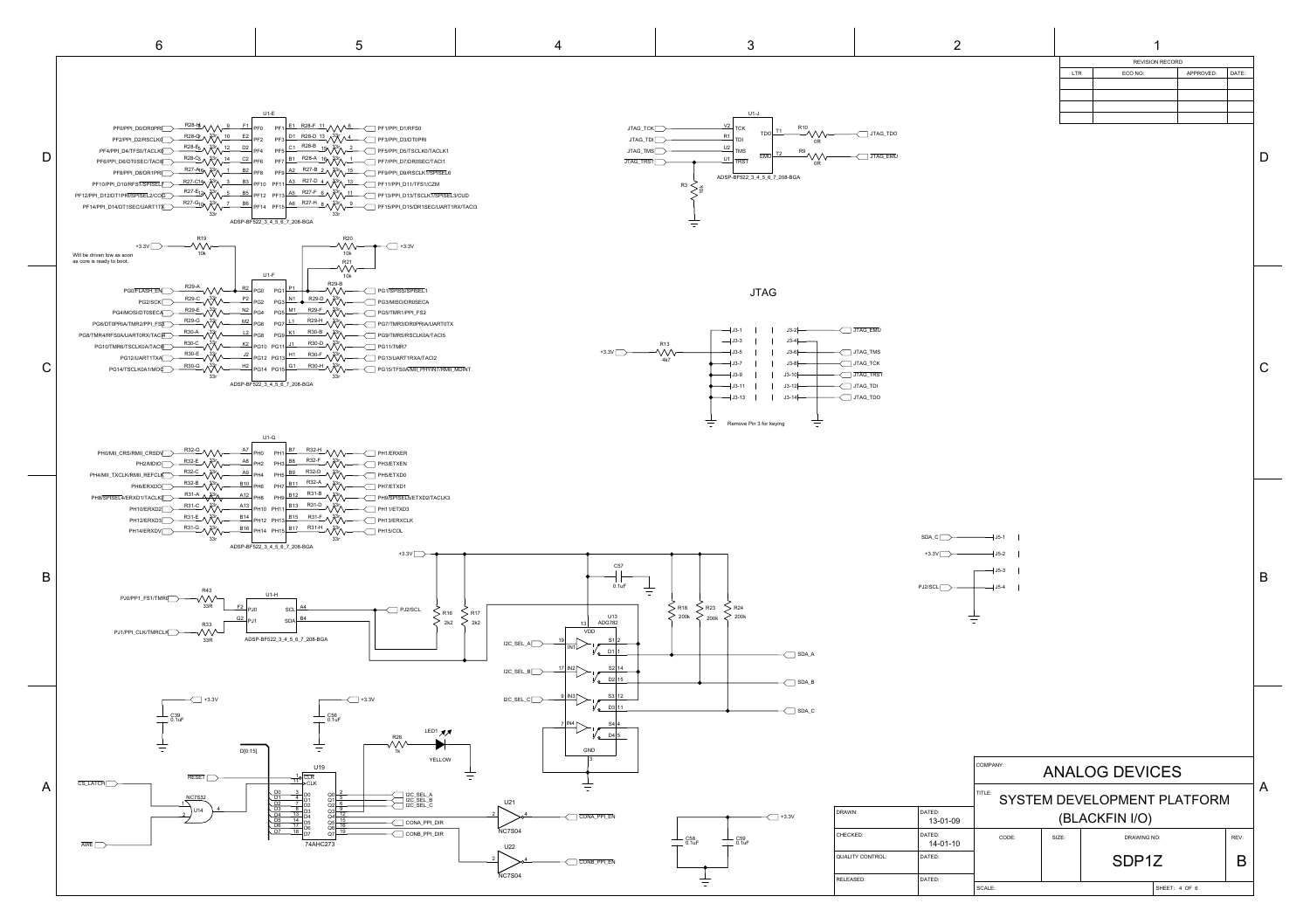REVISION RECORD

LTR | ECO NO: | APPROVED: |DATE:

RELEASED: DATED:

6 5 4 3 2 1

SPORT\_RSCLK J2-92 PF2/PPI\_D2/RSCLK0 SPORT\_RFS J2-90 SPORT\_DR0 J2-91 SPORT\_DR1 J2-31 SPORT\_DR2 J2-30 SPORT\_DR3 J2-29 Future Use Future Use PF1/PPI\_D1/RFS0<sub>2</sub> PF7/PPI\_D7/DR0SEC/TACI1 PF0/PPI\_D0/DR0PRI<sub>\_\_</sub>\_\_\_\_\_

<span id="page-40-0"></span>D

C

B

A

SPORT\_TSCLK J2-87 SPORT\_TFS J2-89 PF4/PPI\_D4/TFS0/TACLK0 SPORT\_DT0 J2-88 PF3/PPI\_D3/DT0PRI SPORT\_DT1 J2-32 PF6/PPI\_D6/DT0SEC/TACI0 SPORT\_DT2 J2-33 SPORT\_DT3 J2-34 Future Use Future Use PF5/PPI\_D5/TSCLK0/TACLK1

RESET\_IN J2-60 BMODE1\_A J2-61  $\overline{\mathcal{W}}$ <sup>R14</sup> 0R  $\overline{\text{MR}}$  $\overline{\text{MR}}$  $\overline{\text{MR}}$ [BMODE1](#page-41-0)<sup>---</sup>

|                                                                                  | $-J2-7$                                                         |                                           |          |                      |                             |      | D            |
|----------------------------------------------------------------------------------|-----------------------------------------------------------------|-------------------------------------------|----------|----------------------|-----------------------------|------|--------------|
|                                                                                  | $-$ J2-114                                                      |                                           |          |                      |                             |      |              |
|                                                                                  | $-J2-8$                                                         |                                           |          |                      |                             |      |              |
|                                                                                  | $-$ J2-113<br>D[23:16] (Future Use)                             |                                           |          |                      |                             |      |              |
|                                                                                  | $-J2-9$                                                         |                                           |          |                      |                             |      |              |
|                                                                                  | $-J2-112$                                                       |                                           |          |                      |                             |      |              |
| $+3.3V$                                                                          | $-J2-10$                                                        |                                           |          |                      |                             |      |              |
|                                                                                  | $-$ J2-111                                                      |                                           |          | $+3.3V$              | $-1$ J2-116                 |      |              |
| – C54<br>– 0.1uF<br>$\overline{\phantom{0}}$                                     |                                                                 |                                           |          |                      |                             |      |              |
|                                                                                  | CONA_PAR_D[0:15]                                                |                                           |          | D <sub>4</sub>       |                             |      |              |
|                                                                                  | CONA_PAR_D15                                                    | $1J2-110$                                 | VIN [    |                      | $+12-1$                     |      |              |
|                                                                                  | CONA_PAR_D14                                                    | $J2-12$                                   |          | BAT54                | $-JJ2-2$                    |      |              |
|                                                                                  | CONA_PAR_D13                                                    | $1J2-13$                                  |          |                      |                             |      |              |
|                                                                                  | CONA_PAR_D12<br>CONA_PAR_D11                                    | $1J2-108$                                 |          | V-UNREG <sup>[</sup> | $-1$ J2-119                 |      |              |
| $+3.3V$                                                                          | CONA_PAR_D10                                                    | $1J2-14$                                  |          |                      | $-132 - 120$                |      |              |
|                                                                                  | CONA_PAR_D9                                                     | $J2-107$<br>$J2-15$                       |          | $USB_VBUS$           | $-1$ J2-5                   |      |              |
|                                                                                  | CONA_PAR_D8                                                     | $12 - 106$                                |          |                      |                             |      | $\mathsf C$  |
| C66<br>10nF<br>$\frac{1}{1}$ C73<br>$\equiv$                                     | CONA_PAR_D7                                                     | $J2-16$                                   |          |                      |                             |      |              |
|                                                                                  | CONA_PAR_D6                                                     | $12 - 105$                                |          |                      |                             |      |              |
|                                                                                  | CONA_PAR_D5                                                     | $J2-18$                                   |          |                      |                             |      |              |
|                                                                                  | CONA_PAR_D4                                                     | $J2-103$                                  |          |                      | $1J2-3$                     |      |              |
|                                                                                  | CONA_PAR_D3<br>CONA_PAR_D2                                      | $J2-19$                                   |          |                      | $-1$ J2-4                   |      |              |
|                                                                                  | CONA_PAR_D1                                                     | $1J2-102$                                 |          |                      | $1J2-6$                     |      |              |
| $+3.3V$                                                                          | CONA_PAR_DO                                                     | $1J2-20$<br>$+$ J2-101                    |          |                      | $+$ J2-11<br>$+$ J2-17      |      |              |
|                                                                                  |                                                                 |                                           |          |                      | $-132 - 23$                 |      |              |
|                                                                                  |                                                                 |                                           |          |                      | $-112-28$                   |      |              |
| $C60$<br>$0.1$ uF<br>– C61<br>– 0.1uF                                            |                                                                 |                                           |          |                      | $-1$ J2-36                  |      |              |
|                                                                                  |                                                                 |                                           |          |                      | $-132 - 40$                 |      |              |
|                                                                                  |                                                                 |                                           |          |                      | $-112 - 46$                 |      |              |
|                                                                                  | <b>ARE</b><br>$-132-21$                                         | PAR_RD                                    |          |                      | $-1$ J2-52                  |      |              |
|                                                                                  | <b>AWE</b><br>$-J2-100$                                         | PAR_WR<br>PAR_CS                          |          |                      | $-1$ J2-58                  |      |              |
|                                                                                  | CS <sub>A</sub><br>$J2-22$<br>PG9/TMR5/RSCLK0A/TACI5<br>$J2-99$ | PAR_INT                                   |          |                      | $-1$ J2-63<br>$-132 - 69$   |      |              |
| $+3.3V$                                                                          |                                                                 |                                           |          |                      | $-112 - 75$                 |      |              |
|                                                                                  | A4<br>$-J2-24$<br>A[1:19]                                       | PAR_A3                                    |          |                      | $-132 - 81$                 |      | B            |
|                                                                                  | A3<br>$J2-97$                                                   | PAR_A2                                    |          |                      | $-132 - 86$                 |      |              |
| $C67$<br>10nF<br>$\frac{1}{1}$ C72<br>$\overline{\phantom{0}}$<br>$\overline{a}$ | A <sub>2</sub><br>$J2-25$                                       | PAR_A1                                    |          |                      | $1J2-93$                    |      |              |
|                                                                                  | A1<br>$J2-96$                                                   | PAR_A0                                    |          |                      | $-1$ J2-98                  |      |              |
|                                                                                  |                                                                 |                                           |          |                      | $-132 - 104$                |      |              |
|                                                                                  | PG6/DT0PRIA/TMR2/PPI_FS8<br>$-J2-26$                            | PAR_FS3<br>PAR_FS2                        |          |                      | $-132 - 109$                |      |              |
|                                                                                  | PG5/TMR1/PPI_FS2<br>$-J2-95$<br>$-J2-27$                        | PAR_FS1                                   |          |                      | $1J2 - 115$                 |      |              |
|                                                                                  | PJ0/PP1_FS1/TMRQ                                                |                                           |          |                      | $1J2-117$<br>$-132 - 118$   |      |              |
|                                                                                  | PJ1/PPI_CLK/TMRCLK<br>$-1$ J2-94                                | $\ensuremath{\mathsf{PAR}\_\mathsf{CLK}}$ |          |                      |                             |      |              |
|                                                                                  |                                                                 |                                           |          |                      |                             |      |              |
|                                                                                  |                                                                 |                                           |          |                      |                             |      |              |
|                                                                                  |                                                                 |                                           |          |                      |                             |      |              |
|                                                                                  |                                                                 |                                           |          |                      |                             |      |              |
|                                                                                  |                                                                 |                                           |          |                      |                             |      |              |
|                                                                                  |                                                                 |                                           |          |                      |                             |      |              |
|                                                                                  |                                                                 |                                           | COMPANY: |                      | <b>ANALOG DEVICES</b>       |      |              |
|                                                                                  |                                                                 |                                           |          |                      |                             |      |              |
|                                                                                  |                                                                 |                                           | TITLE:   |                      | SYSTEM DEVELOPMENT PLATFORM |      | $\mathsf{A}$ |
|                                                                                  | DRAWN:                                                          | DATED:                                    |          |                      |                             |      |              |
|                                                                                  |                                                                 | 13-01-09                                  |          |                      | (CONNECTOR A)               |      |              |
|                                                                                  | CHECKED:                                                        | DATED:                                    | CODE:    | SIZE:                | <b>DRAWING NO:</b>          | REV: |              |
|                                                                                  |                                                                 | $14 - 01 - 10$                            |          |                      |                             |      |              |

SCALE: SOF 6



SDP1Z

B

QUALITY CONTROL: DATED:

SPORT\_INT J2-35 [PG11/TMR7](#page-39-0)

| PG8/TMR4/RFS0A/UART0RX/TACI4<br>$\overline{\phantom{0}}$ J2-59 | UART_RX |
|----------------------------------------------------------------|---------|
| PG7/TMR3/DR0PRIA/UART0TX<br>⊣J2-62                             | UART_TX |

| PH8/SPISEL4/ERXD1/TACLK2<br>J2-85           | SPI_SEL_A       |
|---------------------------------------------|-----------------|
| PF9/PPI D9/RSCLK1/SPISEL6<br>$1J2-37$       | SPI SEL B       |
| PF12/PPI D12/DT1PRI/SPISEL2/COG<br>$1J2-38$ | SPI SEL C       |
| PG1/SPISS/SPISEL1<br>J2-39                  | SPI SEL1/SPI SS |
| PG4/MOSI/DT0SECA<br>J2-84                   | SPI MOSI        |
| PG3/MISO/DR0SECA<br>- J2-83                 | SPI MISO        |
| PG2/SCK<br>$J2-82$                          | SPI CLK         |

| PH0/MII_CRS/RMII_CRSDV<br>$+J2-43$ | GPIO_0 |
|------------------------------------|--------|
| PH1/ERXER<br>J2-78                 | GPIO_1 |
| J2-44<br>PH2/MDIO                  | GPIO_2 |
| H J2-77<br>PH3/ETXEN               | GPIO_3 |
| PH4/MII TXCLK/RMII REFCLK<br>J2-45 | GPIO_4 |
| PH5/ETXD0<br>- J2-76               | GPIO_5 |
| J2-47<br>PH6/ERXDO                 | GPIO 6 |
| PH7/ETXD1<br>U2-74                 | GPIO 7 |

| PG7/TMR3/DR0PRIA/UART0TX ><br>—l J2-48      | TMR_A |
|---------------------------------------------|-------|
|                                             | TMR_B |
| <b>Future Use</b><br>$-$ J2-49              | TMR_C |
| $-$ J2-72<br>PJ0/PP1 FS1/TMR0 $\rightarrow$ | TMR_D |

74LVCH16245AZRDR

| $-J2-80$<br>SDA_A<br>$-$ J2-79<br>PJ2/SCL                           | SDA_0<br>SCL_0        |
|---------------------------------------------------------------------|-----------------------|
| $-1$ J2-41<br>PG10/TMR6/TSCLK0A/TACI6<br>PG12/UART1TXA<br>$-$ J2-42 | $SDA_1$<br>$SCL_{-1}$ |



[PF14/PPI\\_D14/DT1SEC/UART1T](#page-41-0)<u>X</u><br>[PF15/PPI\\_D15/DR1SEC/UART1RX/TAC](#page-41-0)I<mark>3</mark>